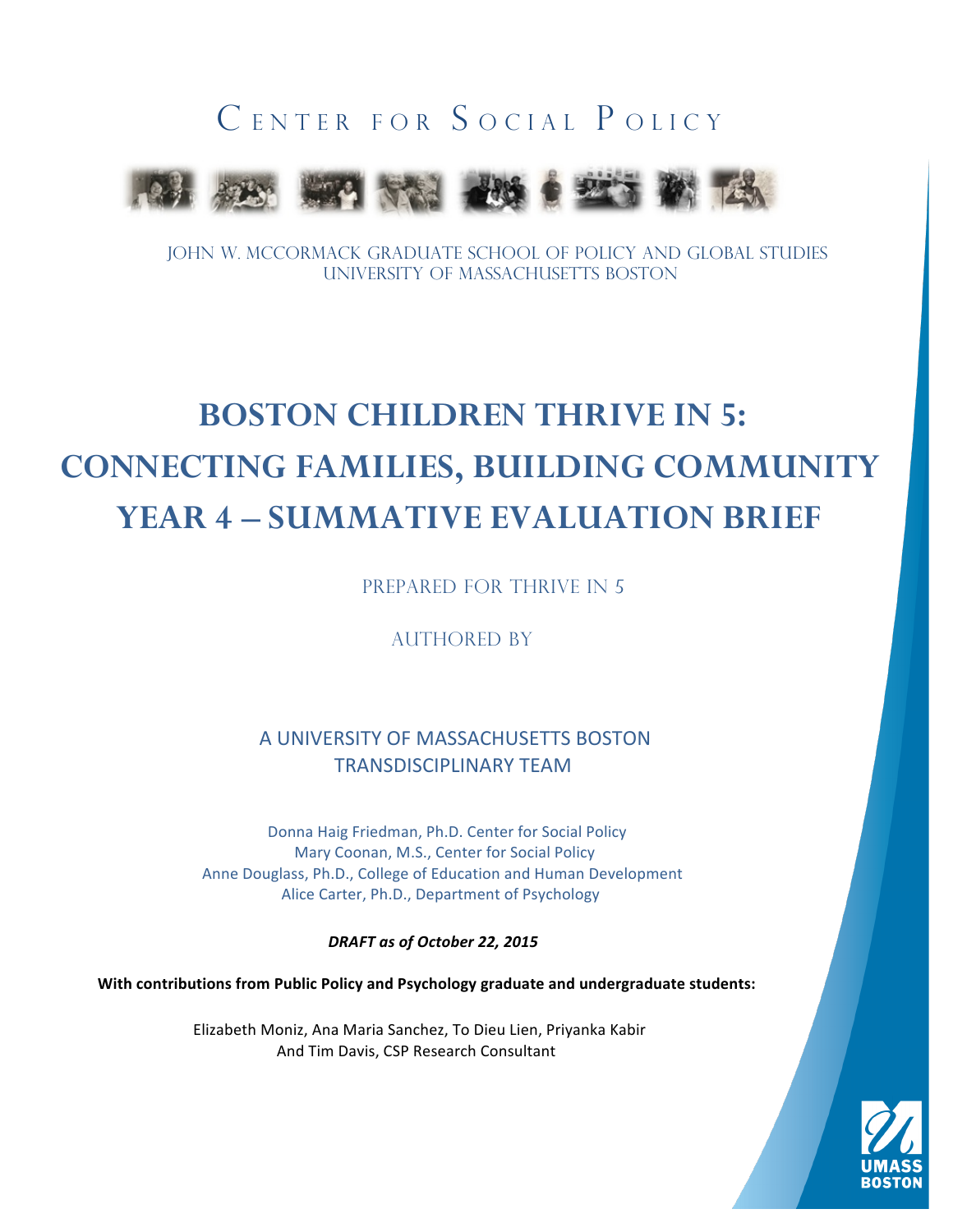## I. Overview and Background

Boston is a diverse vibrant community that has become a 'majority minority' city; 64% of Boston households with young children are people of color. However, economic and racial disparities hinder the realization of children's potential: over 38,000 children five and younger live in the city and 24% of these children live below the federal poverty line. $<sup>1</sup>$ </sup>

In 2008, cognizant of persistent academic achievement gaps, especially for low income children and children of color in the city, the late Mayor, Thomas M. Menino, and United Way of Massachusetts Bay issued a school readiness call for action. Sixty-five community leaders, representing all of the systems and sectors that touch the lives of children and 34 parents engaged in a School Readiness Action Planning effort, creating a School Readiness Roadmap which identified a set of ambitious goals, strategies and success indicators for change. Thrive in 5, "Boston's Promise to Its Children", became the backbone organization leading **this citywide initiative.**

The Thrive in 5 goal, established by broad consensus, is for 100% of Boston's children to be ready for school success upon kindergarten entry by 2018. Thrive in 5 is focusing its efforts on three core strategies to reach this important objective:

**Family engagement through the Boston Children Thrive (BCT)** approach and interventions, the focus *of this YR 4 evaluation report*.

**Universal screenings of young children** in the BCT neighborhoods and across the city, well underway, being carried out by early education and care providers, family service agencies, parent screeners, pediatric providers, and other community-based organizations.

**Quality improvements for early education and care settings** in the BCT neighborhoods receiving support from Thrive in 5 to make program improvements in quality domains integral to the state Quality Rating and Improvement System.

## II. Boston Children Thrive (BCT): Thrive in 5's Family Engagement Strategy

In 2010, five communities (Fields Corner, Allston-Brighton, East Boston, Roxbury/Dudley, South End/Lower Roxbury) --- with strong existing networks and high concentrations of young children in low resourced families least connected to early childhood/family services and supports --- were selected to be pioneers of the initiative, called Boston **Children Thrive**. In 2014, South Boston joined the BCT initiative.

Although the emphasis, context and efforts in each BCT neighborhood are unique, there are core components across all initiatives.

A hub agency (lead agency) responsible for convening, organizing, and providing a backbone structure for local efforts to advance children's development.<sup>2</sup>

**Parent partners** (parent leaders) from diverse linguistic and racial backgrounds responsible for weaving connections between and among parents and community resources. Parent partners also take an active role in determining appropriate programming and supporting its implementation. In three of the six communities (ABCT, FCCT, and DCT), parent partners have also been trained to administer the *Ages and Stages Questionnaire to* families whose young children are not in an early

 $1$  2007 – 2012 American Community Survey

 

 $2^2$  A complete list of hub agencies and core partners can be found in the appendix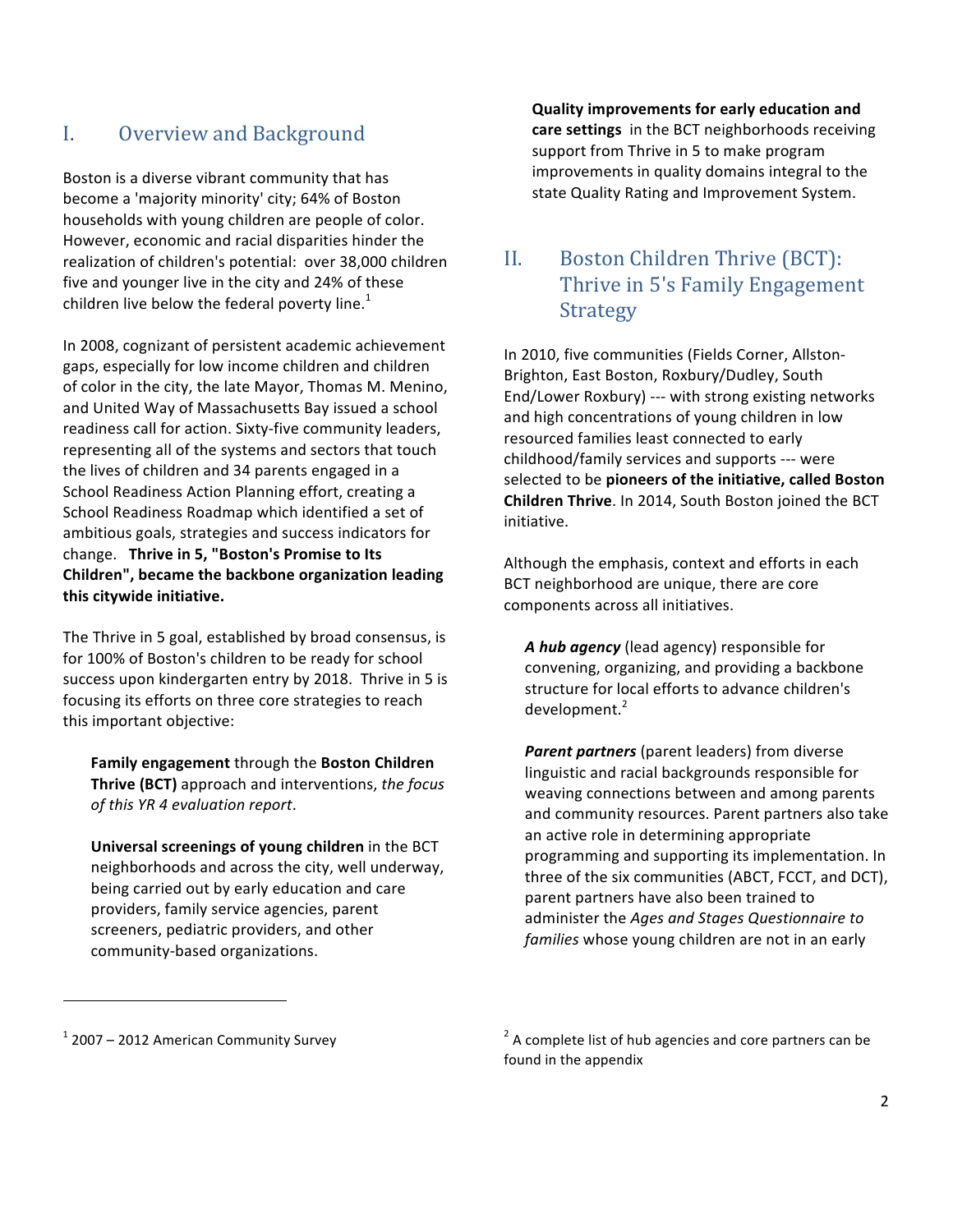education and care setting ---- a second Thrive in 5 strategy. 

**School Readiness Roundtable** (SRR), a leadership board comprised of partnering agencies, parent leaders, and other key stakeholders. The SRR's in each community meet regularly to create and implement an aligned neighborhood network of resources and supports for families and caregivers.

An array of programs for families offered by the hub agency and other members of the SRR. Although programs vary from community to community, some core activities include playgroups, field trips, family nights, parent trainings, welcome baby visits, and trainings for early educators.

A membership card system (launched in 2012), where a membership card with a bar code for each adult caregiver is issued to participating families. The card is designed to be scanned when families participate in planned activities. At the time of this report, four of the six communities continue to use the card system.

A *learning community*, comprised of hub agency and parent representatives from each neighborhood, met regularly during the first three years to share learnings and promote cross community actions.

During the first three years the BCT initiative was funded by the Kellogg Foundation. In January 2014, direct funding for the initiative ended. Despite the loss of funding, at the writing of this report, all of the BCT sites continue to engage with the work and the SRR's meet on a regular basis. All sites (not necessarily through the same hub leader) receive funding from the

 

Boston Family Engagement Network<sup>3</sup> which has adopted the parent partner model.

## III. Findings

The purpose of this report is summative in nature, reviewing the findings and lessons to date and drawing on the insights and learnings from the previous three years of evaluations. The major learnings from the BCT initiative are summarized and presented below.

#### BCT is successful at reaching the target population - families more likely to be disconnected from services.

Reaching families who were more likely to be disconnected from services to support their children's success in school was a major BCT goal. This included low income families, families of color, immigrant families, and family speaking languages other than English. 

To date, from the six participating communities, there are a total of 4494 families, 6874 adults and 5310 **children** aged birth through 5 enrolled in BCT.<sup>4</sup> Enrollment was heaviest in the first two years and then tapered gradually during years three and four.

BCT is currently reaching 24% of **ALL** children birth through five and their families across the six neighborhoods. Of all the families enrolled, **66% across the six sites live in poverty** – the population most likely to be affected by the achievement gap.<sup>5</sup>

 $3$  BFEN is a collaborative made up of the BCT Hub agencies and community-based organizations receiving funds from the state's Coordinated Family and Community Engagement Programs (BFEN).

 $4$  Additional statistical information about enrollment and participation rates can be found in the appendices for both aggregate and individual BCT sites.

 $5$  Receipt of one or more the following subsidies was used as a proxy for poverty: DTA, WIC, SSI or SNAP. This was then compared to poverty rates for the BCT communities from the 2007-2012 American Community Survey.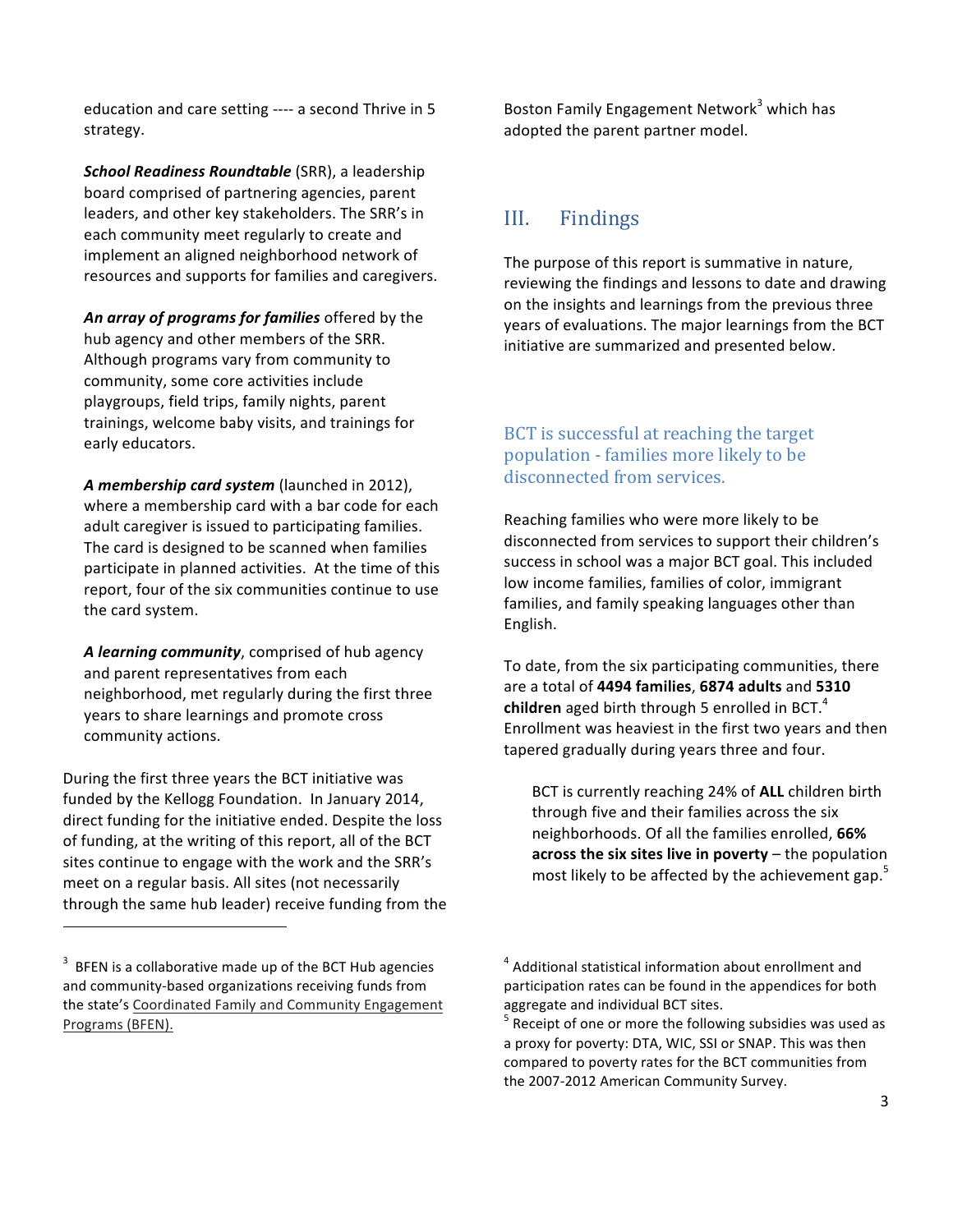The children of enrolled BCT members represent **59%** of children ages birth through five living in **poverty** in the original 5 neighborhoods (n= 3351) and 39% of all children living in poverty in Boston.

Racial, ethnic, economic and educational characteristics of parents who are enrolling suggest that all six of the BCT communities are reaching families whose children are most likely to be affected by the achievement gap. (See graph)

- To date, 56% of enrolled BCT families speak a language other than or in addition to English, compared with a combined BCT neighborhood average of 43% $^6$ .
- To date, at least one adult in 58% of enrolled BCT family households is born outside of the USA compared with a combined BCT neighborhood average of  $49\%$ <sup>7</sup>.
- To date, 51% of the enrolled BCT adults have a high school degree or less, compared with a combined BCT neighborhood average of  $32\%$ <sup>8</sup>.
- To date, 80% of enrolled BCT families are families of color (enrolling adult is nonwhite or mixed), compared with a combined BCT neighborhood average of  $73\%$ <sup>9</sup>.

#### Families, more likely to be disconnected from services, participate at similar rates to all other families.

Not only did BCT sites enroll large numbers of families more likely to be disconnected from services, but these families also participated in activities at similar rates

 

## 80% **Reaching the Target Population - To Date**

100%



to all other families in the neighborhood. Income is perhaps one of the more predictive attributes of connection to services<sup>10</sup>. The chart below shows that participation patterns for low income families closely mirrors that of all other families. In both cases, a large majority of families participate in fewer activities with smaller numbers of families connecting in a deeper ongoing way.



 $9$  Families of color with children 0-4 – non-white adults, ACS 2007-2012

 $^{10}$  Additional information on participation rates by other demographics can be found in the appendix.

 $6$  Comparative data children age 5 and younger, American Community Survey (ACS) 2007-2012

 $\frac{7}{2}$  Comparative data, families with children age 5 and younger, at least one adult, ACS 2007-2012

 $8$  Adults 25-44 years with high school degree or less, ACS 2007-2012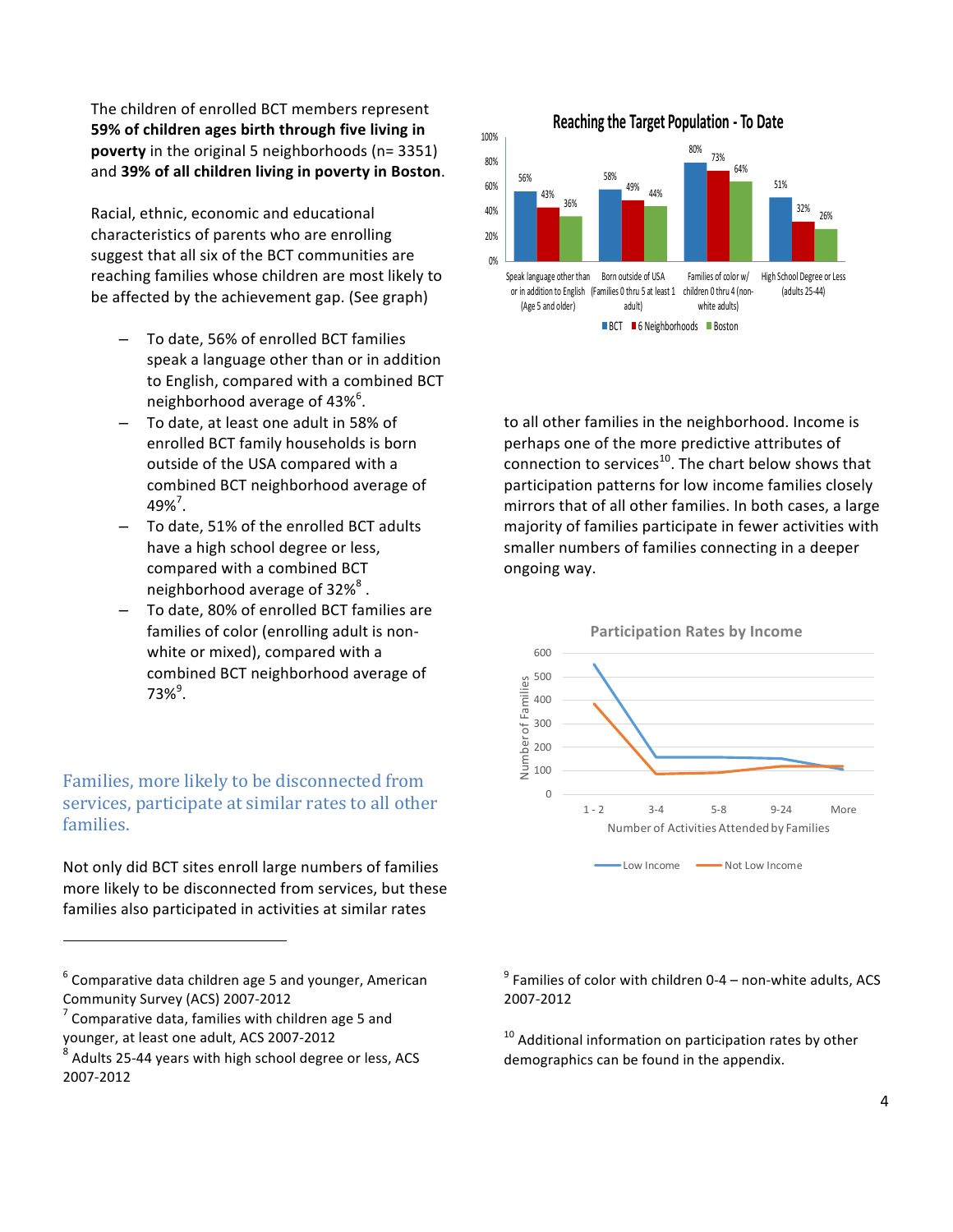A further look at the data shows that low income families participate at slightly lower, but statistically similar rates to the total number of families enrolled. For example, 59% of all families who attended at least one BCT activity were low income, while 64% of all enrolled families were low income. The slightly lower rate of participation by low income families was primarily due to FCCT, which had a relatively large percentage of Vietnamese families participating who were not low income.



#### Slightly more than half of enrolled families  $(54%)$  do not participate in BCT activities.

Participation data from the membership card indicate that not all families who enroll actually participate. Although this varies from site to site<sup>11</sup>, in the aggregate, 54% of all BCT enrolled families do not participate in any activities.

Not all instances of participation are actually recorded, particularly by partnering agencies (other than the hub agency). Additionally, after funding cuts, parent partner hours decreased and therefore the capacity to conduct follow-up outreach was diminished.

In year four, the evaluation team interviewed 20 families who had enrolled in either ABCT or FCCT, but had no record of participation. These interviews revealed that several families had indeed participated in some activities, generally not sponsored by the hub agencies - but rather by their partners.

Other families indicated a lack of communication about what activities were occurring. Although newsletters were sent out to all families, several indicated that they had not received them. Possibly the families failed to make the connection between the newsletter and the membership card. Other families simply did not have the time nor inclination to participate.

Some Spanish-speaking FCCT families saw a high prevalence of activities targeting Vietnamese families and interpreted that to mean that the programs were not for them.

The 2427 enrolled families who did not participate in activities showed sufficient interest to fill out a lengthy enrollment form representing a pool of untapped community potential. While it is uncertain whether increased parent partner capacity would encourage more connection, it is a reasonable assumption.

## The parent partner model is a key ingredient for encouraging parent participation.

The parent leadership component has become the signature feature of the BCT initiative. In interviews with core hub staff members over the four years, the parent partner model was singled out as the most successful and vital component of the BCT initiative. Numerous examples surfaced on how the parent partners served as the key conduit connecting parents to each other and to local services.

 

 $11$  Comparative data for the five sites can be found in the appendix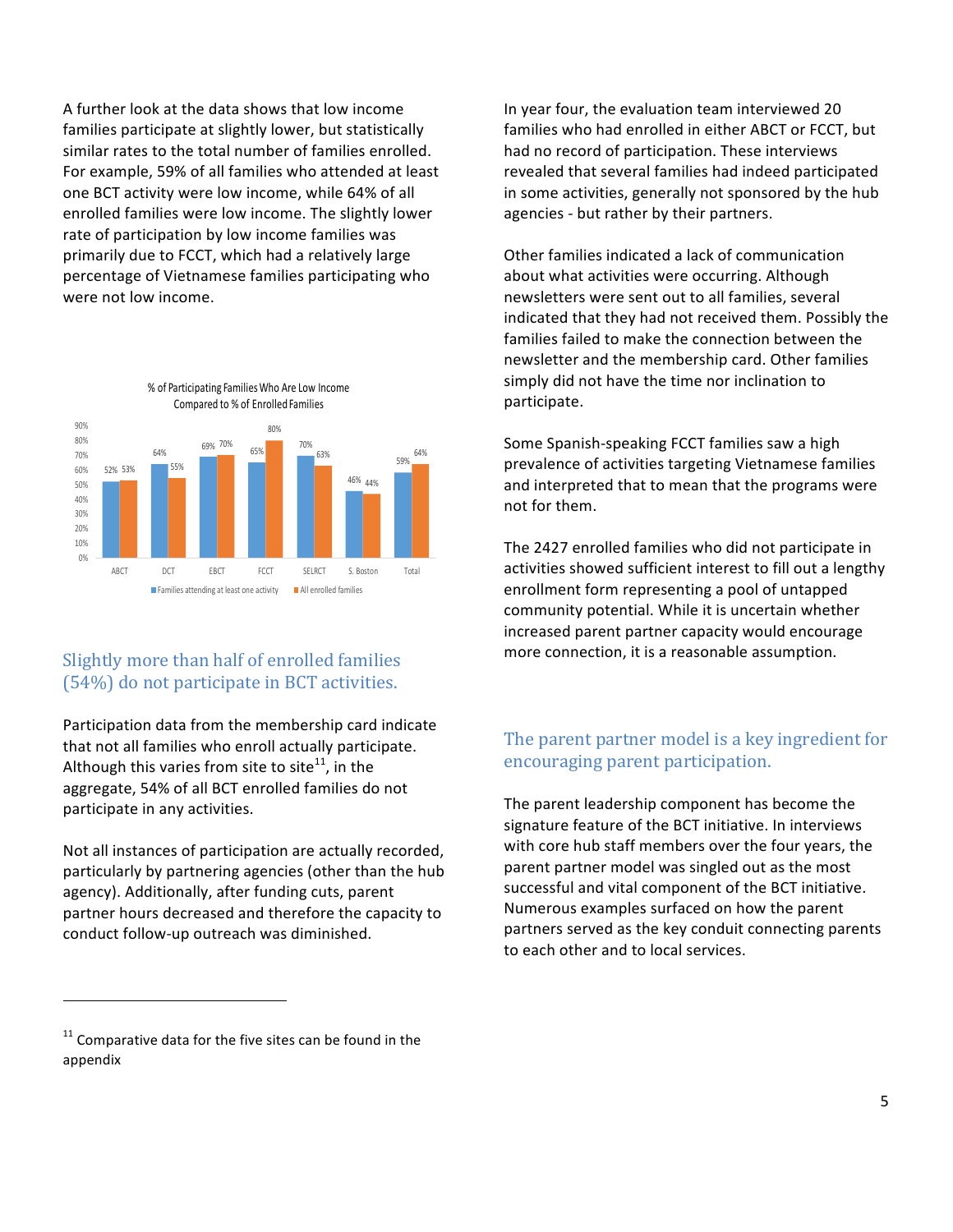Numerous anecdotal accountings from interviews with staff, families, and other stakeholders throughout the four years enriched the quantitative findings. For example, East Boston Social Centers had little connection to Arabic speaking families prior to engaging parent partners. Through the efforts of Arabic speaking parent partners, there is now an active Arabic speaking community engaging with EBCT. SELRCT made significant inroads with Chinese speaking families, ABCT with Portuguese speaking families, and FCCT with Vietnamese speaking families.

Parents commented on how comfortable they felt with the parent partners, often calling them for additional advice or information to connect to other services. Parent partners also became the hub for linking organizational partners with one another and to the community. 

Findings from a literature review conducted as part of the evaluation are congruent with the BCT experience. Research shows that parent training leading to parentrun programming and facilitation positively impacts the community and the lives of children (Alameda-Lawson, Lawson, M., & Lawson, H., 2013).

Parent Partners' preferred outreach strategy is word of mouth networking. Reaching out to family members, neighbors and friends in their community is typically the first step; the network expands as involved parents are asked to pass the word along to their friends. Using informal connections out in the neighborhood is also a powerful means for connecting with families. Talking with families at community events, parks, playgrounds and schools is effective in reaching parents and increasing participation. In these neighborhood settings, Parent Partners are able to provide face-toface reminders about events and build relationships

 

with families, increasing feelings of comfort about attending events.

Perhaps the strongest endorsement of the parent partner model is its continuation in five of the six sites despite funding cuts a year and a half ago and its adoption by the Boston Family Engagement Network  $(BFEN)^{12}$ . In three of the six sites, parent partners are funded through Ti5 as parent screeners to conduct ASQ developmental screens. As mentioned earlier, all sites are currently receiving a small amount of funding from BFEN to help support the parent partners. Some sites have complemented this with internal funds or a combination of volunteer and paid hours. For example, EBCT parents voted to decrease their stipend amount in order to include all 11 parent partners.

## The parent partner model builds a strong cadre of community leaders.

Parent partners are not only key connectors within the community, but also core leaders. Over time, parent partners have assumed increasing responsibility for conceiving, organizing, and implementing activities offered to local families. During the time of the Kellogg grant funding, sites conducted a competitive minigrant process where parent leaders applied for funding to implement an idea of their choosing. Examples of the mini-grants include a soccer tournament, a cultural night, computer classes, and teaching Arabic to non-Arabic speaking families. By participating in these and other organizational activities, parents gained leadership experience.

Parent Partners have had transformative experiences both personally and professionally as a result of their participation in *Thrive in* 5. On a personal level, many Parent Partners have found their voices and have

 $12$  BFEN is a collaborative made up of the BCT Hub agencies and community-based organizations receiving funds from the state's Coordinated Family and Community Engagement Programs (BFEN).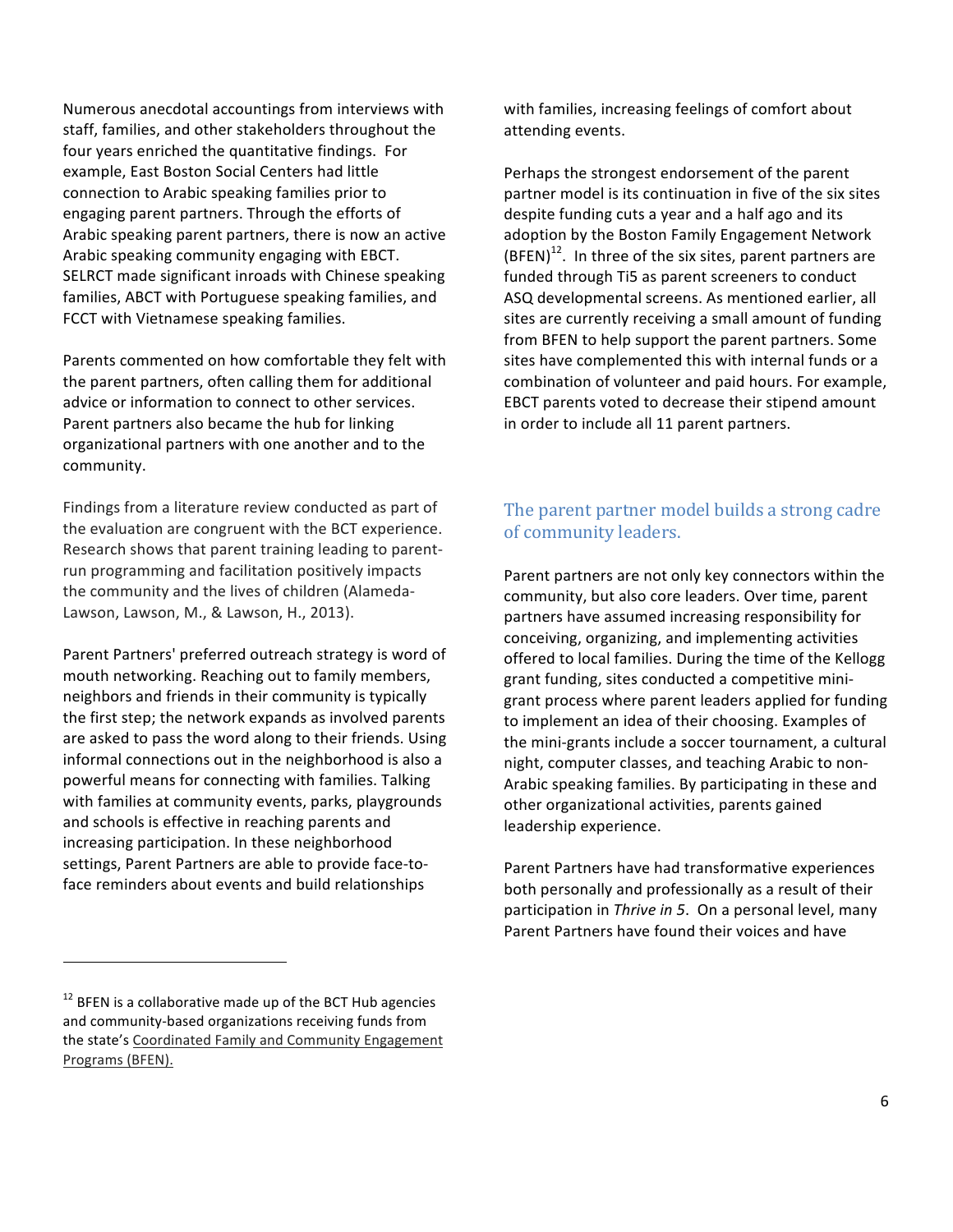developed new abilities to confidently speak up and say what they think in a range of professional and neighborhood settings. Having to speak English regularly at trainings, with supervisors and with Parent Partners from different cultural backgrounds has facilitated this skill and boosted their self-confidence. Participation in ongoing trainings and workshops enabled Parent Partners to build skills needed to succeed in all aspects of their leadership work. Likewise, the child development knowledge, strategies and activities they are sharing with other parents has led to a major shift in how they themselves parent --thus benefitting their own children.

On a professional level, involvement in *Thrive in* 5 has shaped many Parent Partners' future professional and career goals. The experiences and skills acquired help them recognize their abilities to succeed in a field related to this work, which in many cases has led to a change in career. This renewed sense of direction and purpose appears to be particularly salient to recent immigrants to the United States. Parent Partners see this area of individual growth as benefitting the growth of the overall community. Now in its fourth year, many parent partners have moved on to full or part-time jobs in some aspect of early education and care, creating a cadre of community leaders who are well connected to the community and now hold positions of additional influence.

Perhaps most importantly, Parent Partners are having an impact on the parenting practices of other parents. Parent Partners have come to be recognized as role models and advocates in their communities. With this recognition, they are frequently approached for information about BCT events, as well as child development or parenting strategies. The changes Parent Partners make with their own families reinforces what they recommend to families involved with BCT. Families in the community come to understand that Parent Partners believe in the recommended practices enough to use them with their own children. 

Parent Partners also act as a catalyst in encouraging other parents to assume leadership roles within existing programs. When Parent Partner positions

become available, it is often the existing Parent Partners who identify and suggest new leaders. In this way, new leaders continue to emerge with a natural infrastructure for encouraging and promoting a pipeline of leadership.

Parent Partners across the neighborhoods are contributing to increased cross-cultural collaborations and friendships. Parents from different cultures are finding commonalties as they work together --developing an appreciation for each other's cultures along the way. These new cross-cultural connections are changing the ways community members interact with one another. As a result, Parent Partners are forming friendships and relationships with people from differing cultural backgrounds. Their increased sense of connectedness leads to a sense of belonging and active involvement in the community --- especially powerful for those who have immigrated to the United States.

#### There is emerging evidence of social cohesion among enrolled families who participate in activities.

Interviews with parents over the past three years revealed one of the strongest findings -- growth in a sense of "belonging" or social cohesion. In its simplest terms, social cohesion can be defined as interactions within a community  $-$  the developing of friendships, visiting, borrowing and exchanging favors (Fone et al.).

Recent literature demonstrates that these seemingly simple interactions can positively impact and promote the well-being of the community, often serving as a buffer for individuals living in neighborhoods with significant stressors (Carpiano, 2007; Cramm, van Dijk & Nieboer, 2012; Browning & Cagney, 2002; Kruger, Reischl & Gee, 2007; Fone, Dunstan, Lloyd, Williams,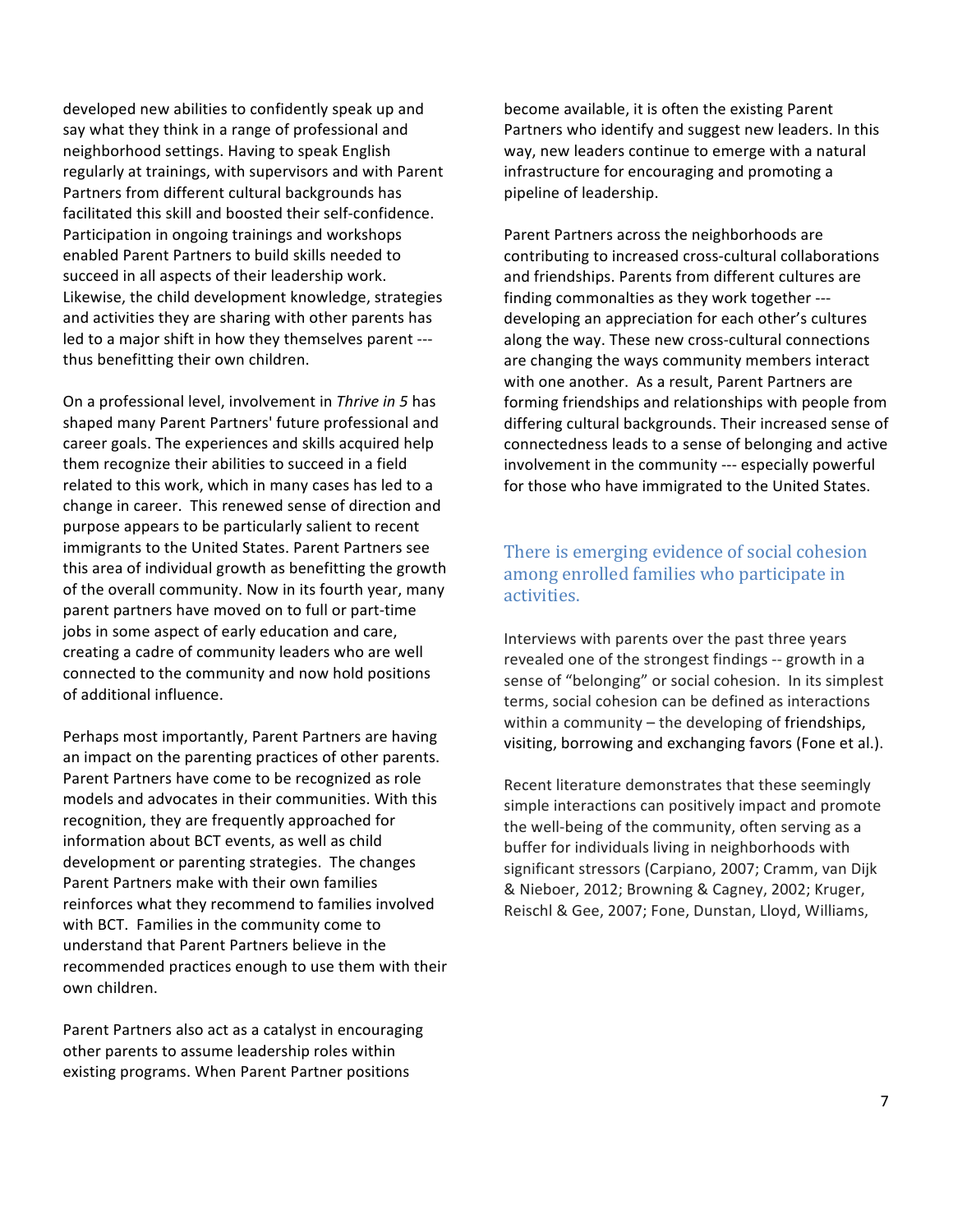#### Watkins, Palmer, 2007).

Evidence of social cohesion in the BCT experience emerged in the following areas.

- **Engagement in BCT helps break social isolation.** A large number of the families interviewed described how engagement with BCT helped them to feel less isolated.
- **Engagement in BCT provides cultural translation for immigrant families** Participation in BCT activities helped them to understand how to access services in the United States and how to interpret the developmental information they were learning, often different than their cultural experiences in their home countries.
- Collaborations among parents have practical **benefits and extend beyond the BCT boundaries.** Relationships forged through BCT participation helped families to connect to additional resources. Interviewees provided examples of how they are helping each other to connect to public services, find new jobs, solve parenting dilemmas, and care for their children.
- **Participation in BCT activities leads to** volunteering and shared ownership of the work. Some parents reported that attending and participating in BCT activities led them to volunteer or to help out at the sponsoring organization. Parents also suggested new activities, e.g. a group for fathers interested in getting more involved with their children.
- Personal relationships foster family participation. Parents themselves are spreading the word about BCT, providing even stronger evidence of the connections building throughout the community.

#### Parents report enhanced parenting skills and learning new ways to play with their children.

Parents identified a range of ways in which they have changed as parents as a result of participating in BCT activities. Some of these changes had to do with new

*"…We have been engaging because we*  don't want to feel alone or isolated we don't *know anything or anybody and this has helped us, it has connected us, from one* place to the other one, from one person to the other one and then that's how we got to *know this program that has helped us a lot…" Participating Parent 2014*

understandings of child development leading to different ways of interacting with their children. Other changes had to do with building their self-confidence to engage with their children in unfamiliar ways. Reported changes in parenting skills included the following areas:

- **New understandings of child development** that they did not know about before engaging with BCT. In the past two years, the ASQ screening process has particularly added to parent's knowledge about child development.
- **New ways of interacting with their children** such as reading more to their children, helping them to learn their colors, helping them to learn how to use a scissors, and using games and activities introduced through BCT connections and the ASQ screening process.
- $-$  Increasing self-confidence and willingness to move beyond comfort zones. Sharing their experiences of parenting and being understood by others bolstered their sense of efficacy as parents. At the same time it brought a sense of relief that they were not alone and could learn from one another. It also motivated parents to go beyond their comfort zones by joining new groups, leaving their home, or interacting with unfamiliar neighbors and group leaders.
- **Increased awareness of resources available to families.** Through participation in BCT, parents report becoming aware of other city and state programs and are enrolling their children. For example, a number of parents enrolled their children in Head Start and were able to access donations and other financial supports, including public supports such as WIC.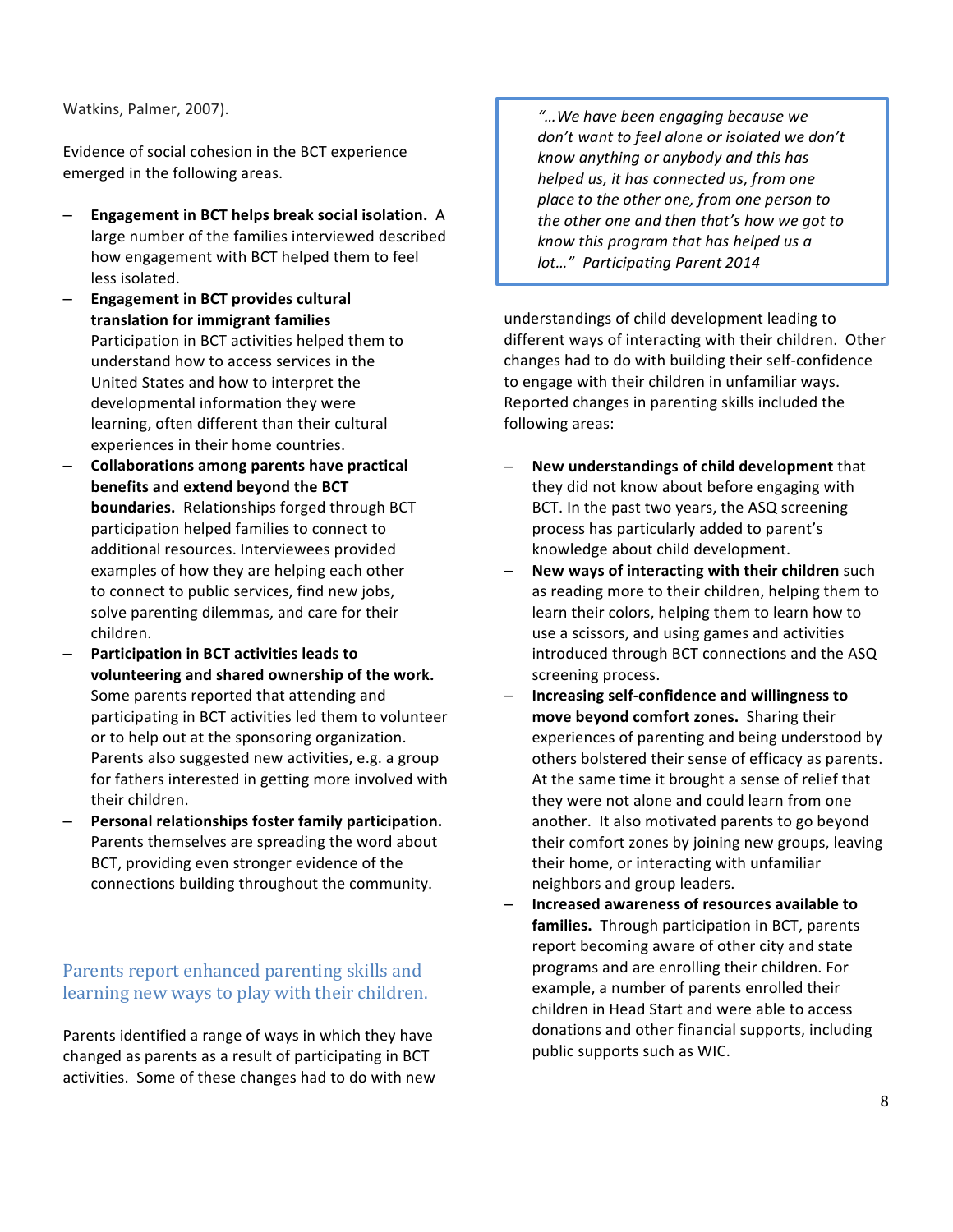Many parents noticed positive changes in their **children.** They reported that the program helped their children to gain self-confidence and communicate with other children.

#### BCT partners demonstrate shifts in organizational practices.

Over the past three years, BCT has demonstrated a strong shift in emphasis from "agency focused" to "family focused" practice. Agency representatives were aware of services offered at other agencies and had made referrals for years. Meeting with each other on a consistent basis deepened relationships and built further trust. Partners described a growing realization that they were working with the same families  $-$  a shift from "my family" to "our family". Community leaders developed an increased sense of creating a "community of care" for families, and sustaining that way of working with new members to the coalition.

Partnering agencies recognized Parent Partners as the linchpin for encouraging this sense of connection. As partners sponsored activities, they relied on the Parent Partners to help support outreach. As one agency described, "The Parent Partners don't really work for our agency. They are more of a community resource available to all of us." 2015

Partnering agencies also realized the value of the Parent Partners' input in helping them to determine what services and activities to offer the community.

*"…The new norm is 'ask the Parent Partners'.*  Three or four years ago, I would be asking our *five main agencies. Now, they even call and ask us....'can you ask the Parent Partners* about this or that?'...that's what the talk is all *about. We're looking for the parent's perspective.* I think that's a huge shift, *because it wasn't that way four years ago.* Of *course, we could always do a survey for*  parents on what they wanted....but nothing *with actual parent representatives..." 2014*

#### BCT brought key new partners to the table.

Fostering cross system collaboration is an important goal of BCT and Ti5 in general. The place-based nature of the BCT program meant that most of this crosssystem collaboration would happen at the local level.

Several new and common partnerships across sites emerged, including relationships with local libraries, farmers markets, and WIC offices. Enrollment data reflects the impact of new WIC collaborations as 56% of all enrolled families receive WIC, almost double the rate for Boston (25% of all families). EBCT, DCT, ABC T, and FCCT made important connections with local clinics or medical personnel from hospitals.

Connections with Boston Public Schools (BPS) and local businesses were less successful, heavily influenced by different work rhythms and priorities. In the past year, EBCT made strong connections with BPS through a new program to train students as translators. Parent partners played a key role in developing and implementing this program. Schools throughout the area are now requesting translation services from the trained students.

#### There is evidence of cross-neighborhood collaboration.

Not only were there shifts in the way agencies collaborate with each other within specific neighborhoods, positive changes are evident across neighborhoods. HUB leaders credit the monthly BCT learning community with providing a forum for creativity and learning, and a unified voice on a citywide scale. Although the learning community was discontinued in 2014, relationships remained.

There are a few key examples of collaborations across neighborhoods. The Family Nurturing Center now supports trainings in three of the HUBs and helped EBCT to start a welcome baby program and ABCT and FCCT share a Spanish speaking playgroup leader. In addition, several innovative practices were replicated across neighborhoods such as a point system for the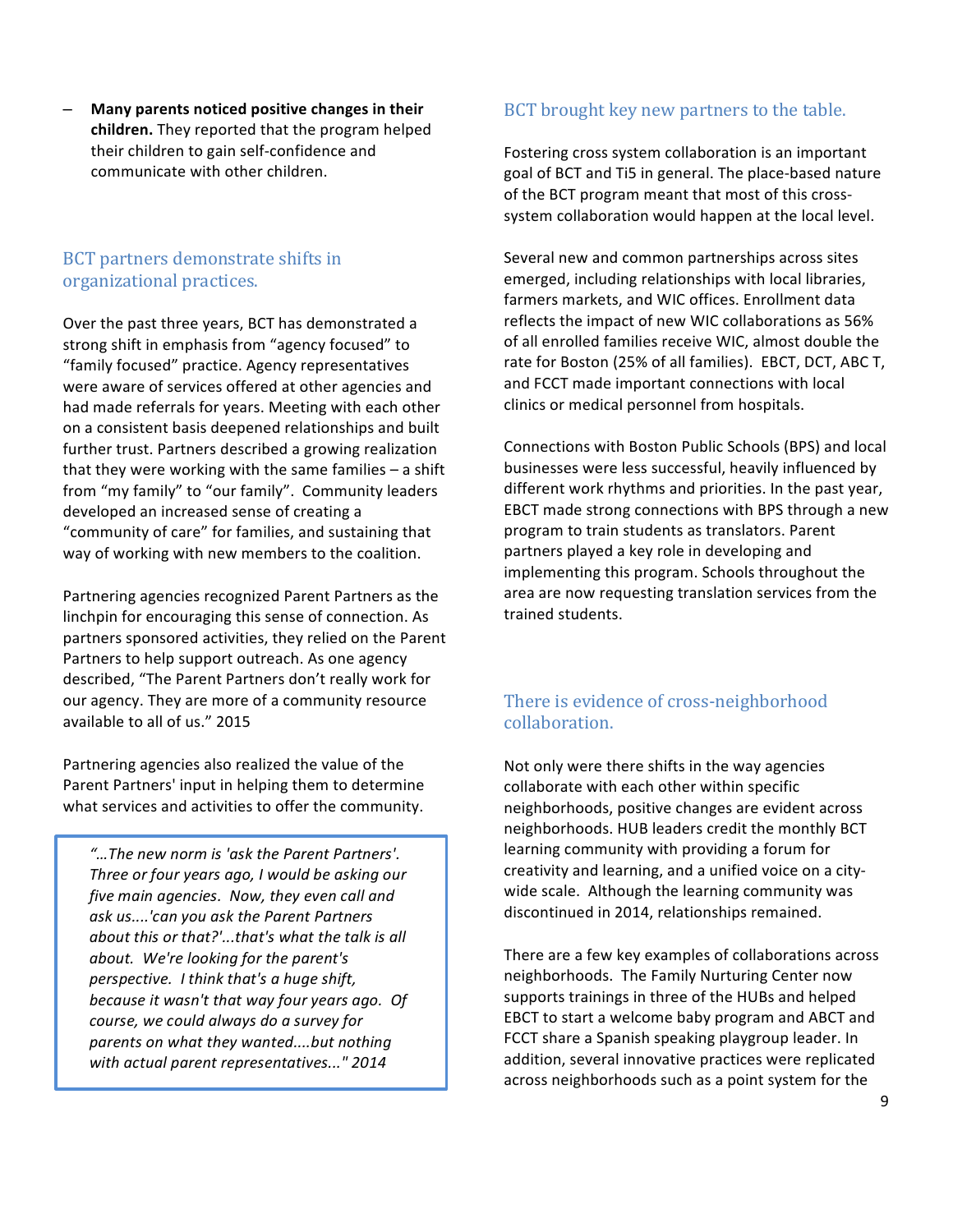membership card which incentivized participation in activities.

Perhaps the most important evidence of city-wide influence can be found in the collaboration between the Boston Family Engagement Network and Ti5. This collaborative effort created a sense of more sites/HUBs across the city as all funded sites began meeting together on a quarterly basis in 2012. Joint reporting forms created more efficiencies for the agencies and encouraged a sense of joint mission. This early collaboration set the stage for continuing core aspects of the BCT experience such as the parent partner model once direct funding for BCT ended.

#### The membership card shows promise as an effective tool for engaging families.

The institution of the BCT membership card system constitutes one of the most innovative aspects of the program, recognized nationally by the Center for the Study of Social Policy and  $FSG^{13}$  as an example of best practices for measuring family engagement. Most recently, a representative from the National League of Cities (NLC) visited Boston to learn about the membership card system.

Perhaps an even greater success is the enhanced sense of "belonging" expressed by families in possession of the "membership" cards, particularly in the two communities that are using the card heavily (ABCT and FCCT). Both of these sites also emphasized the value

 

of receiving semiannual data reports which both inform their work and serve as a fundraising tool.

In the initial years, all five sites used a point system to encourage participation. As parents presented their cards, points were recorded. At the time of this report, only one site continues to use this method of incentivizing participation and "belonging".

Despite limited funding, BCT launched the effort as a pilot with an eye to spreading the membership card citywide. Each site was issued one scanner, which proved to be insufficient for the task. Most sites resorted to collecting data manually on an Excel spreadsheet, incurring additional unreimbursed staffing costs. Data is submitted to the Center for Social Policy at UMass Boston on a quarterly basis where it is entered into an access database, analyzed and reported back to the sites.

In 2014, Ti5 received funding, thanks to the Private Equity Venture Capital Firm, to create a cloud-based database with the capacity to provide real-time feedback to the BCT sites. This databases is in the development phase along with a phone app through School Connects,<sup>14</sup> which will be capable of tracking parent participation and enrollment.

## Funding cuts challenge BCT progress.

Remarkably, BCT continues to function one year and a half after funding cuts. BFEN has assumed a leadership

Center for the Study of Social Policy - featured innovation. http://www.cssp.org/reform/early-childhood/eclinc/BOSTON-EC-LINC-profile-final-101614.pdf

 $14$  A parent notification service presenting school-wide messages to parents, staff, and school groups within a school district. http://www.synrevoice.com/

 $13$  Link to an FSG webinar presentation on collective impact and early childhood indicators.

http://www.fsg.org/Portals/0/Uploads/Documents/PDF/Earl y\_Success\_Indicators\_Webinar.pdf?cpgn=Webinar%20DL%2 0-%20Early%20Success%20Indicators%20ppt

FSG publication featuring *Thrive in* 5 as an example of collective impact. Markers that Matter: Success Indicators in *Early Learning and Education.*

http://www.fsg.org/Portals/0/Uploads/Documents/PDF/Suc cess\_Markers\_Early\_Learning.pdf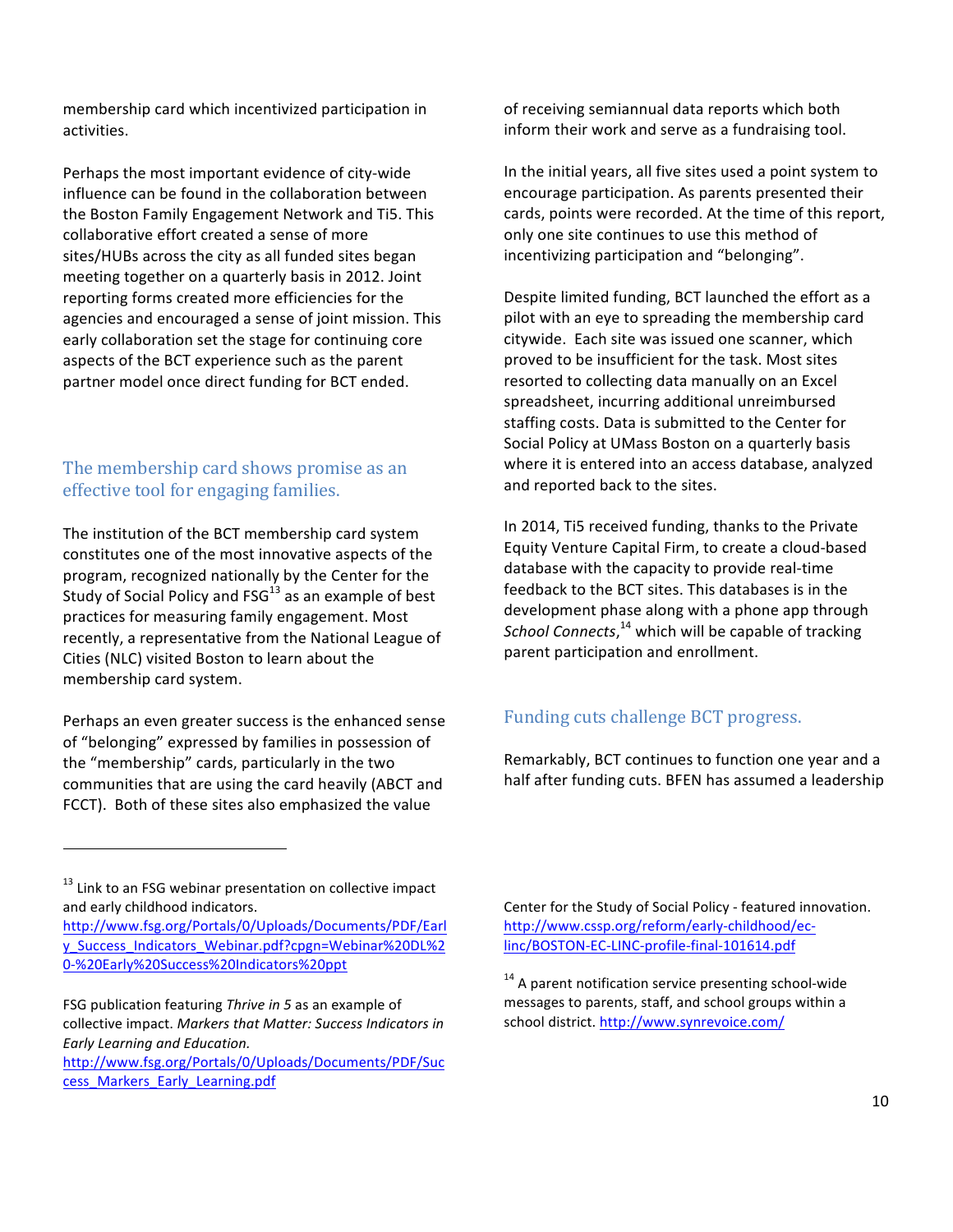role in building on the parent engagement successes, however, funded at a reduced amount.

At the writing of this report, there is evidence of a mounting erosion of several core components of the initiative. BCT sites have reported a decrease in the number of activities they are able to offer. An additional site (SELRCT) decided that it can no longer afford to continue participation in the membership card system. Parent partners, although continuing in the majority of sites, have reduced hours.

Several key staff members from BCT hubs commented on the difficulty of maintaining a balance of sufficient offerings to entice community participation. Failure to maintain a balance between program offerings and staffing ultimately can affect the depth of social cohesion and sense of belonging in the neighborhoods as there are fewer touch points with families.

As demonstrated throughout this report, BCT has shown much promise. Unfortunately, funding cuts occurred precisely when the initiative was ripening into fuller fruition.

BCT launched amidst high expectations of citywide impact shaped by the Ti5 roadmap. The decision to launch as a demonstration project was largely influenced by funding availability  $-$  or lack thereof. Ti5 was originally conceived as a public-private partnership. However, to date, the majority of the overall Ti5 \$1.5 million annual budget and 100% of the BCT budget has been privately funded presenting overwhelming challenges to scalability.

As a comparison, the city of Denver has supported similar efforts with \$45 million from the Race to the Top funds and also offers 50% tax credits for private contributions. First 5 in California receives \$.50 on each pack of cigarettes sold with annual income ranging from \$11 million-\$21 million. In Palm Beach County last year, \$87 million was dispersed to 53 local

 

programs for prenatal health and early childhood development purposes - all funded from a small portion of property taxes (.7025 per \$1000 of tax valuation).

#### Citywide recognition of BCT results is limited.

The original Ti5 plans called for a statewide campaign to raise the visibility of early childhood gaps - and work toward systems collaboration and change. The absence of ongoing city and state support hindered Ti5's ability to achieve this goal. $^{15}$ 

BCT's strong contributions in building a parent partner leadership model that fostered social cohesion within the neighborhood, enhanced parenting skills, reached families least connected to services, changed organizational practices, and reached across neighborhoods - was well-recognized within participating neighborhoods, but less so across the city.

Communication of the power of parent participation was stifled by lack of funding. The small number of Ti5 staff was largely consumed by implementation of the project coupled with the continual need to fundraise. This afforded limited time for sharing the successes of BCT more broadly across the city.

## **IV. Conclusion**

BCT, now in its fifth year, is at a turning point. Although the sites have been able to sustain activities, and more importantly the core component of parent partners, the signs of increasing erosion challenge its future. BFEN's support is crucial but not sufficient to sustain the depth of practice established during the first three years of BCT in the five original neighborhoods.

 $15$  A separate white paper reflecting on Ti5's overall role and contributions is available upon request.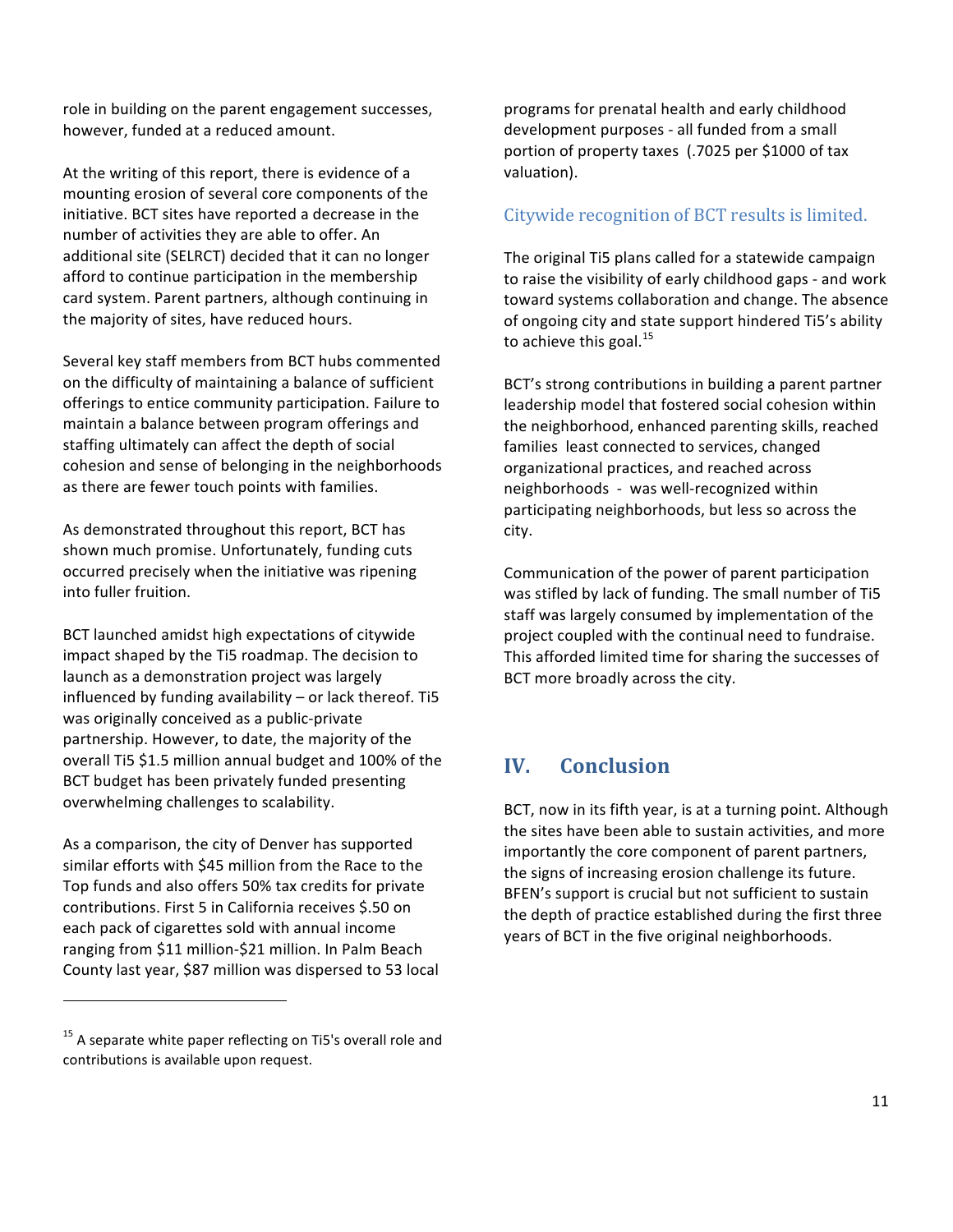Family engagement was named as a core component in the original architecture (Ti5 Roadmap) for supporting children's success in school and closing the educational gap. BCT has made significant contributions in promoting family engagement in the five communities, recognizing the essential role of families as the child's first teacher and the role of parents as community leaders.

This "family focused" way of engaging in the community has shifted the way organizations operate and has strengthened existing systems connections at the local level. It has also promoted previously unestablished connections, particularly illustrated by new partnerships forged with WIC, local libraries, and in some neighborhoods with health clinics and BPS.

However, more is needed. The groundwork exists for deepening these connections at a local level, and eventually promoting inclusion of more neighborhoods across the city. This would require an infusion of sufficient funding to support the initiative over a longer period of time (a minimum of \$100,000 annually per site). As illustrated earlier in this report, there are examples of this type of work across the country, all of which receive significant public funding frequently as a set aside from specific tax bases such as cigarettes, property and tax credits.<sup>16</sup>

Ti5, in collaboration with BFEN, could play a leadership and convening role in further seeding "family engagement" and "parent leadership" throughout the city. A key next step could be honing the leadership model, supporting local sites with training opportunities for parents, and convening learning communities for parents and partnering agencies across communities. This would allow communities and parents to learn from one another, further enhancing local and citywide creativity.

The membership card, now recognized nationally as an innovative practice, provides a vehicle for connecting families if supported by a public champion  $-$  such as

the city. The web-based database that is now in the development phase will provide a much-needed tool. However, in order to fully develop the system, public collaboration is essential. The sense of "belonging" to a local initiative can greatly be strengthened if it is recognized across the city -- in other words lifting the importance of "family engagement" through a campaign of public awareness. The membership card could be an important vehicle for carrying the message.

An environment of a citywide campaign also sets the stage for promoting deeper systems collaboration at the local level. Additionally, a citywide campaign with local roots could provide incentives for larger systems to collaborate and engage with one another. For example, strong collaborations between communities and health centers could provide concrete evidence of how engaging with families not only has implications for a child's success in school, but health as well.

Finally, additional steps are necessary in order to connect the flow of information between systems. Currently, there is no vehicle for knowing what happens to children once they reach school age, and therefore limited ability to research the impact of neighborhood and family efforts on closing the achievement gap. Some states are beginning to issue student ID numbers and other states a universal ID number at birth. This allows the state to track information about the child in the early years and follow them through school. Additionally, connection to Medicaid and/or medical information would be facilitated by a universal ID number.

Connecting this information is challenging requiring collaboration from many partners; public leadership; and an anointed and supported convener or backbone organization. Ti5, building on its BCT experience, is well-positioned to play that role if sufficiently supported.

 

 $16$  More information is available in the separate white paper.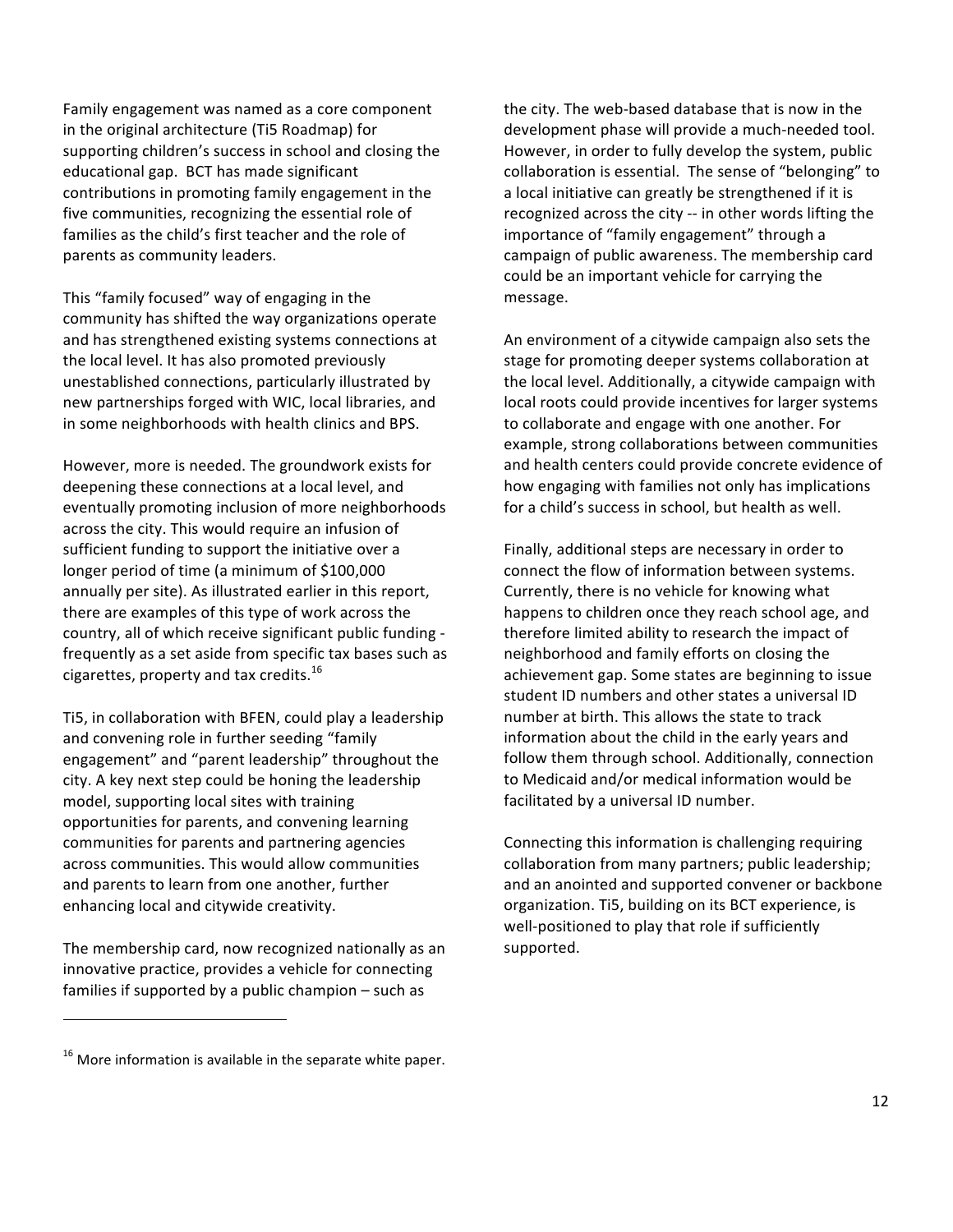## **V. Appendix**

#### Semiannual Reports

Semiannual reports for ABCT, DCT, FCCT, SELRCT, South Boston and an aggregate BCT report are available in a separate attachment.

#### References

- Alameda-Lawson, T., Lawson, M.A., Lawson, H.A. (2013). An innovative collective parent engagement model for families and neighbors in arrival cities. Journal of Family *Strengths,* 13(1), 1-25.
- Brandon, R.N. (August 2005). *Enhancing Family,* **Friend, and Neighbor Caregiving Quality:** The Research Case for Public Engagement. Seattle: Human Services Policy Center, The Daniel J. Evans School of Public Affairs: University of Washington. http://www.hspc.org/publications/pdf/APH SApaper05.RRF.pdf.
- Bolívar, José M., & Chrispeels, Janet H. (2011). Enhancing Parent Leadership Through Building Social and Intellectual Capital. *American Educational Research Journal,*  48(1), 4-38. doi: 10.3102/0002831210366466
- Browning, C. R., & Cagney, K. A. (2002). Neighborhood structural disadvantage, collective efficacy, and self-rated physical health in an urban setting. Journal of Health *and Social Behavior*, 383-399.
- Bruner, Charles, National Center for Service, Integration, Child, & Family Policy, Center. (1998). Wise counsel : redefining the role of *consumers, professionals and community*  workers in the helping process. Des Moines, IA (218 Sixth Avenue, 1021 Fleming Bldg., Des Moines 50309-4006): National Center

for Service Integration : Child and Family Policy Center.

Carpiano, R. M. (2007). Neighborhood social capital and adult health: an empirical test of a Bourdieu-based model. *Health & Place*, *13*(3), 639-655.

Chase, R. (n.d.).*State policies for supporting* family, friend, and neighbor care: **BUILD** *Initiative policy brief. Retrieved 9-12-12* from http://www.buildinitiative.org/files/StatePo liciesFamilyFriendNeighbor%20Care.pdf

- Cramm, J. M., van Dijk, H. M., & Nieboer, A. P. (2013). The importance of neighborhood social cohesion and social capital for the wellbeing of older adults in the community. The Gerontologist, 53(1), 142-152.
- Cleveland, J. (2008). What's a network? How *can you use them to fight homelessness?* Boston: Innovations Network Inc.
- Cunningham, S. D., Kreider, H., & Ocón, J. (2012). Influence of a parent leadership program on participants' leadership capacity and actions. School Community Journal, 22(1), 111-124.
- Douglass, Anne, & Hoffer Gittell, Jody. (2012). Transforming professionalism: Relational bureaucracy and parent-teacher partnerships in child care settings. Journal of Early Childhood Research. doi: 10.1177/1476718x12442067
- Emarita, Betty (2007). Family, Friend, and Neighbor Care Best Practices: A Report to Ready 4 K. St. Paul: Ready 4 K.
- Emarita, *B. & Chase, R. (July 2012).* Incorporating family and community knowledge systems data in an inclusive and integrated early childhood data system. www.buildinitiative.org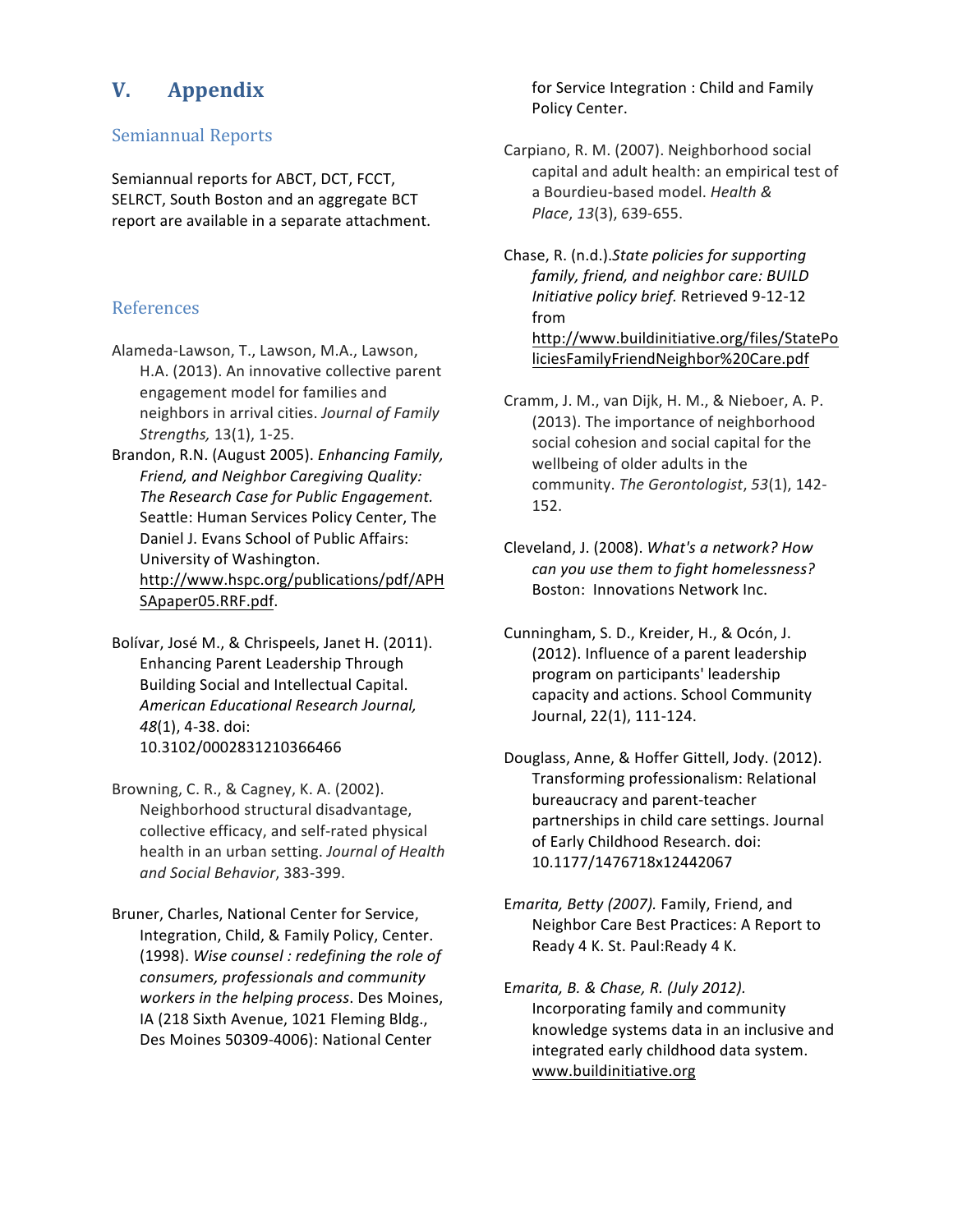Fone, D., Dunstan, F., Lloyd, K., Williams, G., Watkins, J., & Palmer, S. (2007). Does social cohesion modify the association between area income deprivation and mental health? A multilevel analysis. *International Journal of Epidemiology*, *36* (2), 338-345.

- Frey, B. B., Lohmeier, J. A., Lee, S. W., & Tollesfson, N. Measuring collaboration among grant partners. American Journal of *Evaluation , Vol. 27,* (No. 3), 383-392.
- Hepburn, Kathy Seitzinger, & Annie, E. Casey Foundation. (2004). Families as primary partners in their child's development & school readiness. Baltimore, Md.: Annie E. Casey Foundation.

Hibbard, S.& Stahl, D. Family, friend and *neighbor care: an exploration of emerging trends and possibilities for next steps and collaborative actions.*  http://www.aecf.org/~/media/Pubs/Topics/ Education/Other/FamilyFriendandNeighbor CareAnExplorationofEme/FFN%20Care%20 Report%20Final%20January%202007%20Hi bbard%20Stahl.pdf

- Kruger, D. J., Reischl, T. M., & Gee, G. C. (2007). Neighborhood social conditions mediate the association between physical deterioration and mental health. American *Journal of Community Psychology*, *40*(3-4), 261-271.
- Langford, Judy, & Weissbourd, Bernice. (1997). New directions for parent leadership in a family-support context. In S. L. Kagan & B. T. Bowman (Eds.), *Leadership in Early Care* and Education (pp. 147-153). Washington D.C.: National Association for the Education of Young Children.
- Shulman, K. & Blank, H. (2007). *Close to home:* State strategies to strengthen and support family, friend, and neighbor care.

Washington DC: National Women's Law Center.

Susman-Stillman, A. & Banghart, P.(2011). *Quality in family, friend, and neighbor child care settings*. http://www.researchconnections.org/childc are/resources/14340.

Toso, Blaire, W. and Ramazan Gungor, in Handbook of Family Literacy, Ed. Barbara H. Wasik. 2012.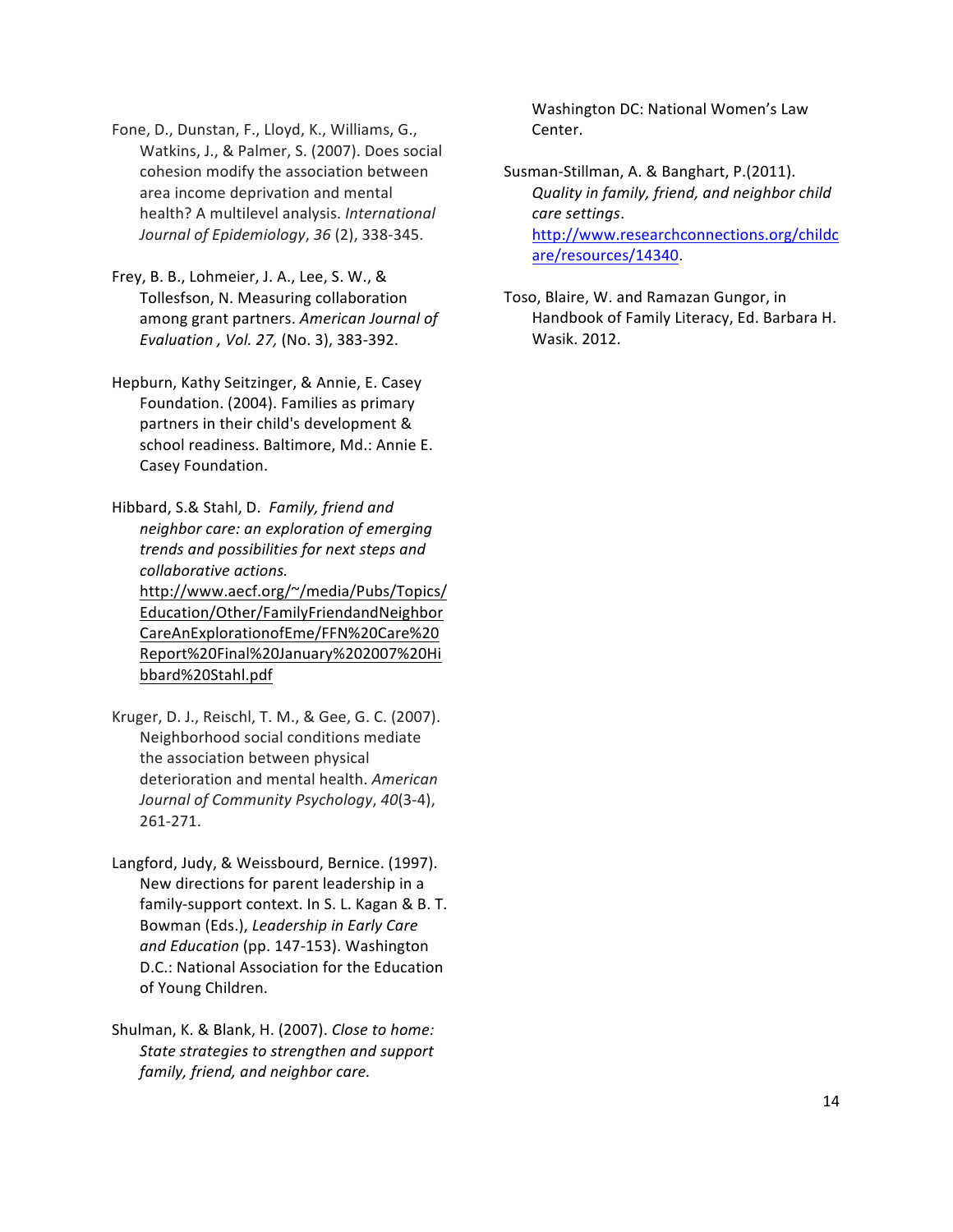#### **Background on the Evaluation**

The evaluation was conducted by a cross disciplinary team of evaluators from the University of Massachusetts, Boston. The evaluation team included expertise in early education and care, program evaluation of complex systems, policy work, qualitative and quantitative research, and data systems. The evaluation was conducted using a participatory framework. BCT agencies participated in determining appropriate data and data collection methods, as well as engaging in participatory analysis of emerging data.

This report draws on information collected throughout the four years of the evaluation. In fall 2011, the evaluation team provided technical assistance to Thrive in 5 and the BCT hubs as they began implementing a family enrollment process, culminating in the use of a membership card, with a unique bar code ID for families. The card is scanned on a reader as parents and caregivers arrive to participate in a BCT activity. In January 2012, all five sites began submitting household level enrollment data to the evaluation team each quarter. Subsequently, the semiannual progress reports developed for Thrive in 5 and each BCT site included detail on the unduplicated numbers of enrolled children and adults, along with demographic characteristics and other relevant service/resource need information. The latest aggregate report on BCT progress as a whole and by neighborhood for the period from January 2012 through June 2015 can be found in a separate attachment.

Following is a list of data sources for each of the four vears of the evaluation.

#### Year One Data Sources

Interviews with each site to determine baseline operations and plans;

- Phone interviews with EEC organizations operating in the five neighborhoods to determine current assessment practices;
- A customized database to track family participation and engagement in activities and planning and increases in neighborhood capacity through partnership and stakeholder involvement;
- Observations of a roundtable meeting in each neighborhood;
- Observations of an event hosted in each neighborhood;
- Five parent focus groups one in each neighborhood;
- Three focus groups with Family Friendly Neighbor Care providers;
- A focus group with the Parent Advisory Committee for Ti5;
- A focus group with the Parent Advocates from the BCT sites;
- Participant evaluation forms collected from parents and caregivers in four of the five sites over a one month period;
- A participatory analysis process with hub representatives to refine and add depth to initial data findings;
- Participation in a variety of planning meetings including: Ti5 staff meetings, the Pipeline planning meetings to determine universal assessment tools for children 0-5, the leadership council; BCT advisory meetings; and BCT hub meetings;
- Documents including meeting minutes from hub meetings, Parent Advisory Committee, Coffee Connection; BCT proposals; and planning summaries.

#### Year Two Data Sources

A customized database to track family-level participation and engagement in activities and planning and increases in neighborhood capacity through partnership and stakeholder involvement. Participating agencies reported quarterly on events and activities.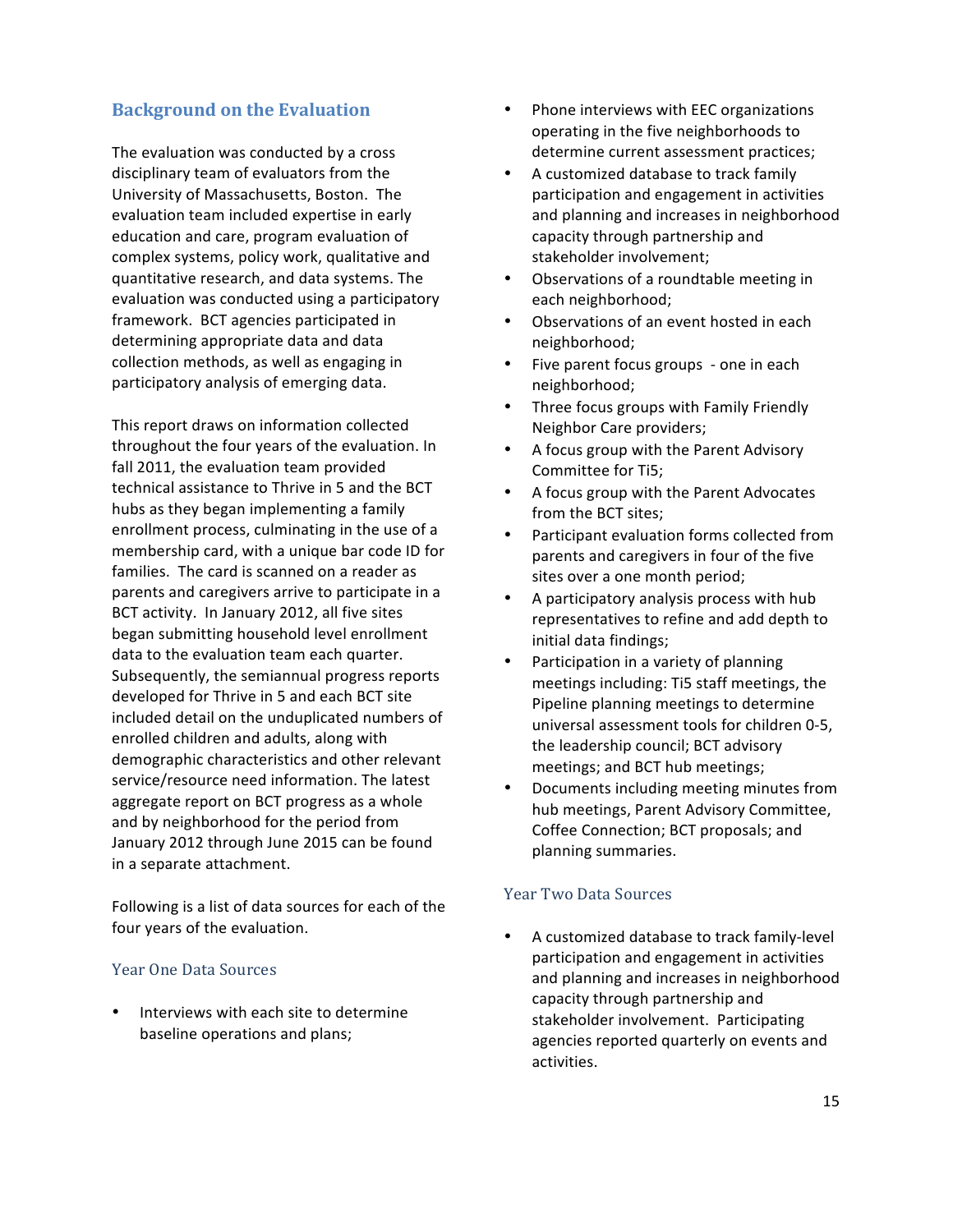- Interviews with each BCT site's senior leaders to discuss progress in implementation throughout the year
- A focus group with School Readiness Roundtable participants in each neighborhood to explore the functioning of the roundtable, parent leadership, as well as priorities and challenges
- Observations of an event hosted in each neighborhood to understand the types of activities being offered to families and the interactions among participants
- An online survey of **62 BCT core partners** carried out in February 2013, to which 38 core partners responded after four reminders, yielding a 61% response rate. The online survey explored the perspectives of core partners regarding the functioning of the partnership, reasons for participation, its costs/benefits and hopes for the future.
- **Interviews with 23 FFNC providers** provided insights incorporated into evaluation findings, eight were reached by phone and 15 through a focus group. A member of the evaluation team contacted a total of 24 FFNC from lists provided by two BCT sites, FCCT and ABCT.
- A cross-community focus group was held with 14 parent partners, focusing on family and informal caregiver engagement, as well as parent leadership experiences
- Ongoing participation in a variety of planning meetings including: Thrive in 5 staff meetings, planning meetings to determine universal assessment tools for children birth through five, the Leadership Council; BCT advisory meetings; and BCT neighborhood meetings.
- Family Feasibility Study. In anticipation of carrying out a three year longitudinal study that would explore associations with enrolled families, the evaluation team conducted a feasibility study with a sample of **24 BCT enrolled families**.

#### Year Three Data Sources

- A customized database to track family-level participation and engagement in activities and planning and increases in neighborhood capacity through partnership and stakeholder involvement. Participating agencies reported quarterly on events and activities.
- Interviews with each BCT site's senior leaders to discuss progress in implementation throughout the year.
- A focus group with School Readiness Roundtable participants in each neighborhood to explore the functioning of the roundtable, parent leadership, as well as priorities and challenges
- A combination of interviews / focus group with 23 Parent Partners/parent screeners, focusing on family engagement, as well as parent leadership experiences. Eleven Parent Partners participated in a focus group and 12 were interviewed individually over the phone. Five were both Parent Partners and parent screeners for the ASQ. Parent Partners spoke the following languages.
- Ongoing participation in a variety of planning meetings including: Thrive in 5 staff meetings, planning meetings for ASQ screening, the Leadership Council; BCT advisory meetings; and BCT neighborhood meetings.
- Interviews with 13 families interviewed previously in 2013. To gain further knowledge about (1) positive changes in parents' and caregivers' support of children's development and children's developmental gains, and (2) primary caregivers' decreased social isolation, increasing social connectedness and access to resources. Interviews were carried out to explore parents' experiences with BCT and changes in themselves and their children which they attributed to their participation. Families eligible for the interviews were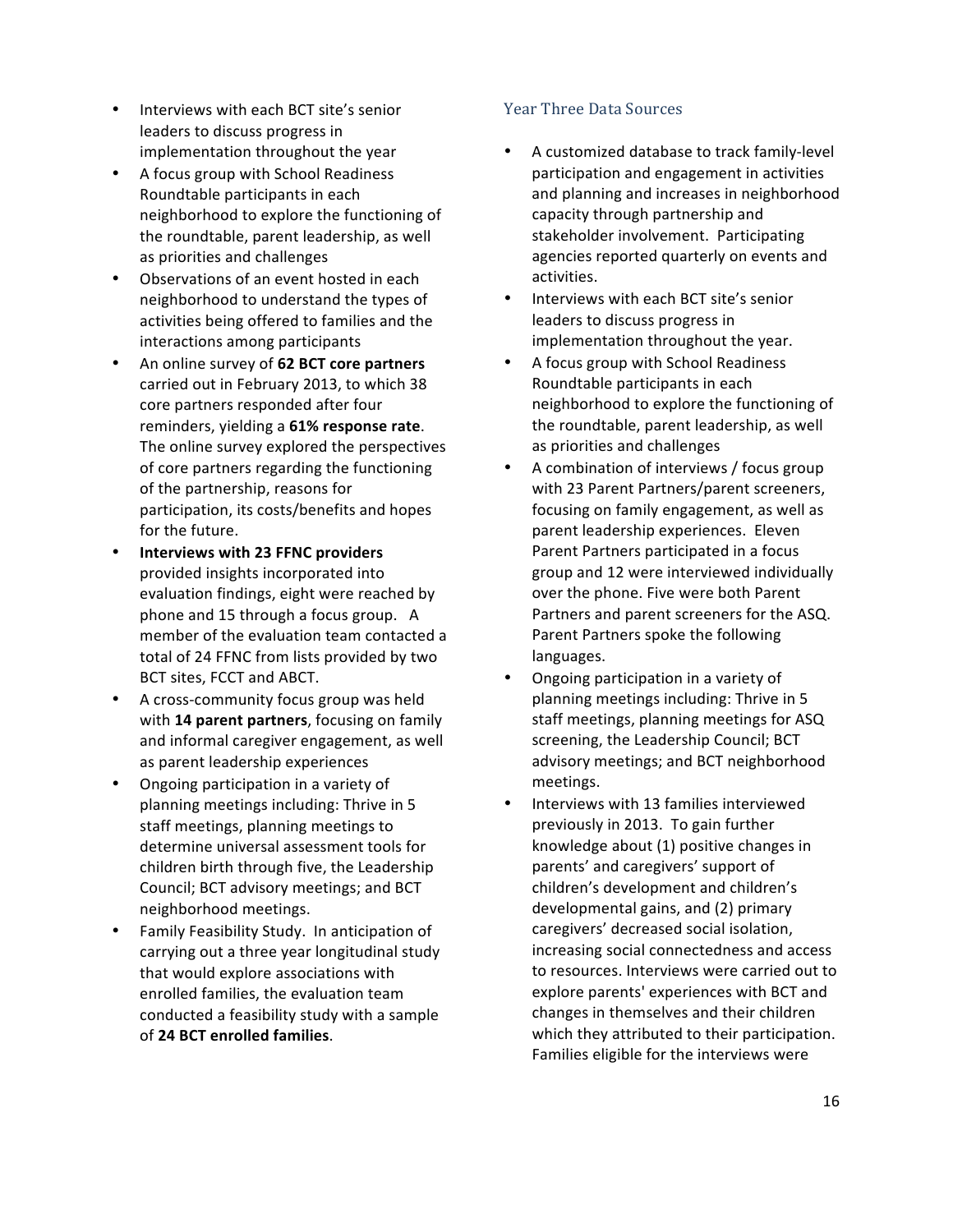randomly selected from de-identified BCT neighborhood enrollment lists in 2013.

#### Year Four Data Sources

- A customized database to track family-level participation and engagement in activities and planning and increases in neighborhood capacity through partnership and stakeholder involvement. Participating agencies reported quarterly on events and activities.
- Interviews with each BCT site's senior leaders to discuss progress in implementation throughout the year.
- Interviews with parent screeners from ABCT, FCCT, and DCT focusing on connections with the community through screening and follow-up.
- Interviews with key stakeholders throughout the city with a broad understanding of the early education field as well as familiar with the work of Ti5.
- Ongoing participation in a variety of planning meetings including: Thrive in 5 staff meetings, planning meetings for ASQ screening, the Leadership Council; BCT advisory meetings; and BCT neighborhood meetings.
- Interviews with 20 families from ABCT and FCCT who were enrolled but had no recorded instances of participation in local activities - providing insights into barriers and challenges to connection and participation.
- An online survey of 45 BCT core partners carried out in September of 2015. The online survey explored the perspectives of core partners regarding the functioning of the partnership, reasons for participation, costs/benefits and hopes for the future, and changes since the funding cuts.

#### Data Collection Approaches and Data Analyses

The overall evaluation design incorporated a mixed method approach, using both quantitative and qualitative data collection methods, which allowed triangulation of data from multiple data sources throughout the four years of the BCT evaluation.

During 2012 and 2013, on a quarterly basis, data entered by BCT lead agencies into a database, created by the UMass team, were analyzed, increasingly situating neighborhood enrollment gains in a comparative context using American Community Survey data on poverty related domains for each neighborhood and the city of Boston. In 2014 and 2015, reports were generated on a semiannual basis. In addition, quarterly data generated by the hubs themselves included minutes from BCT planning meetings, SRR minutes, participation by partner organizations and members of the community, and data on events and activities in each site.

All focus group and interview sessions were transcribed. Multiple team members coded each transcript, working together to determine emerging themes. Interview notes were distributed to team members for analysis and coding. The whole team then engaged in a participatory analysis process to identify key findings across data sources and data collection strategies. 

Throughout the evaluation, the UMass evaluation team met with the central Thrive in 5 team and a working group of evaluation advisors to develop and refine the evaluation questions and approach; this group was comprised of: the Thrive in 5 central team; three members of the Thrive in 5 Leadership Council, Sally Fogarty, Kim Haskins, and Deborah Allen; representatives of the BCT sites, Randi Freundlich (ABCT) and Ayesha Rodriguez (DCT); and a CFCE representative, Danielle Gantt.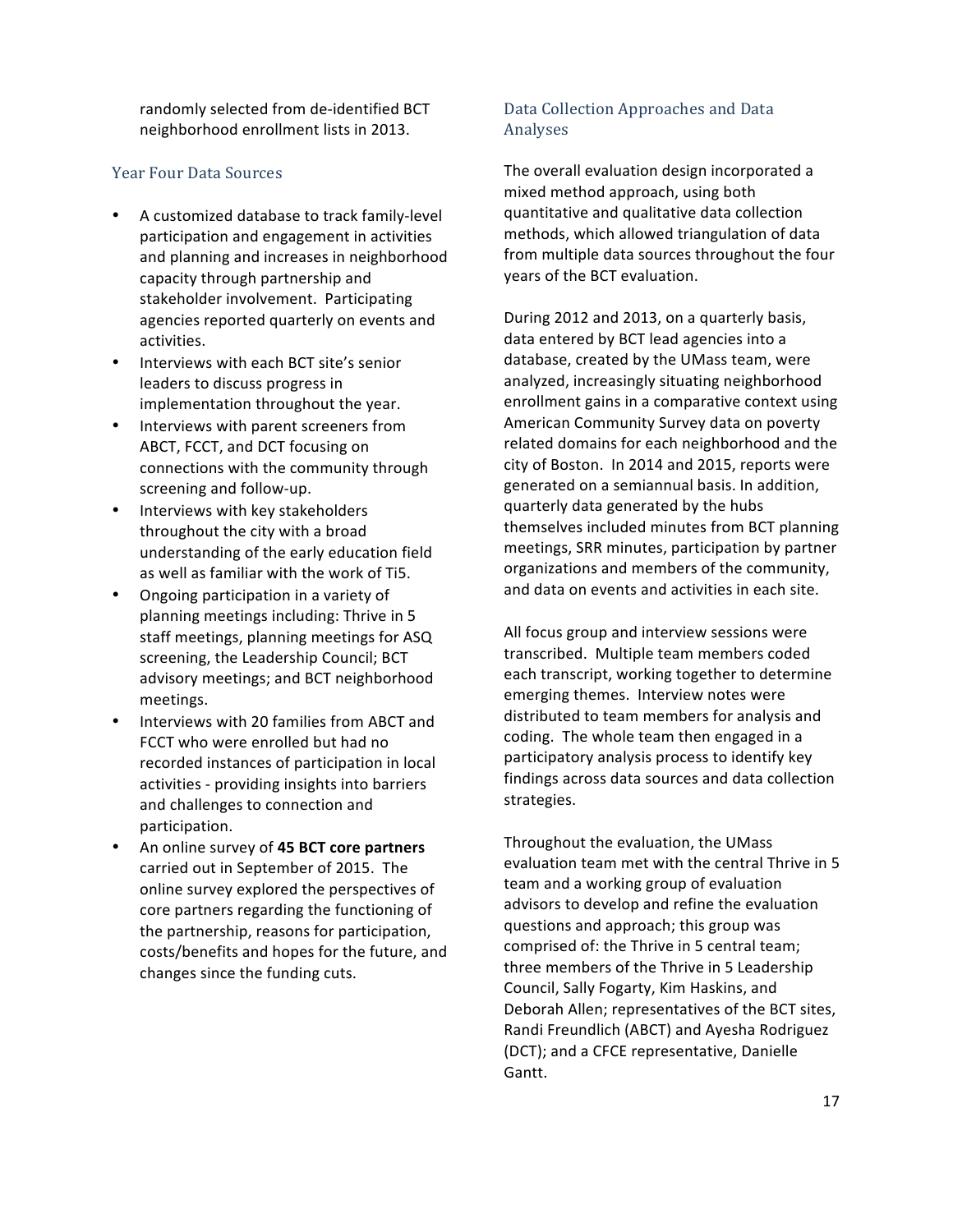#### List of Interviewees

The following list includes individuals who were interviewed over the four years of the evaluation. HUB Leaders were interviewed each of the four years and focus groups were held with the Roundtables in years 1-3.

In year two, the evaluation team began to interview families, parent partners and parent screeners. The names of parents and parent partners are not included in order to maintain anonymity. Interviews with families included:

Year 2 - 23 Family Friendly Neighbor and Care providers; 14 parent partners (focus group); and 24 families.

**Year 3:** 23 parent partners (5 of whom were also parent screeners) and 13 families. Year 4: 20 families and 5 parent screeners.

#### **Key Informants**

**Sue Covitz**, Director of Strategic Partnerships, Families First (2011)

**Arauz Boudreau Alexy, M.D., Co-Chair,** Wellness Council (2011)

**Cherie Craft**, Director, Smart from the Start (2011)

**Margot Kaplan Sanoff, M.D., Co-Chair, Wellness** Council (2011)

Ted Cross, Evaluator, Smart from the Start (2011)

**Sally Fogerty, Senior Researcher, Education** Development Center, member of the Ti5 Leadership Council (2011)

Laurie Sherman, Advisor to the Mayor of Boston, member of the Ti5 Leadership Council (2011)

**Deborah Allen, Director, Bureau of Child,** Adolescent and Family Health, BPHC (2011 and 2015)

**Kate Roper, Director, MA Early Childhood** Comprehensive Systems Project, MA DPH (2011)

**Sherri Killins**, Commissioner, Dept of Early Education and Care (2011)

Pat Xavier, Co-Director, Boston Alliance for Early Education (2011)

**Sonia N. Gomez-Banrey**, Director, Countdown to Kindergarten (2011)

**Rosa Inniss**, Transition Specialist, Countdown to Kindergarten (2011)

**Barbara Burke**, Senior Policy Advisor, City of Boston (2011)

Patty McMahon, Director, Mayor's Youth Council and Youthline, City of Boston (2011)

**Dina Seigal, Office of Governmental Relations,** City of Boston (2011)

**Kristin McSwain**, Executive Director, The Boston Opportunity Agenda (2015)

**Marie St. Fleur, Executive Director, Bessie Tartt** Wilson Initiative for Children (2015)

Peg Sprague, former Executive Director, United Way of Massachusetts and current advisor to Ti5 (2015)

**Elizabeth Pauley**, Senior Director, Education to Career – Boston Foundation (2015)

**Kimberly Haskins**, Senior Program Officer, Education, Barr Foundation (2015)

**Sharon Scott Chandler**, Executive Vice President, ABCD (2015)

**Jeri Robinson,** Vice President of Early Learning Initiatives, Boston Children's Museum (2015)

**Rahn Dorsey,** Chief of Education, City of Boston (2015)

**HUB** Leadership (interviewed annually)

#### **ABCT**

**Matt Lapuma, Executive Director, Family** Nurturing Center

**Randi Freundlich, Director of Community** Programs, Family Nurturing Center (retired) **Colleen McGuire, Welcome Baby Coordinator,** Family Nurturing Center

#### **DCT**

**Sheena Collier**, BPI Director, Dudley Street Neighborhood Initiative

Ayesha Rodriguez, 0-5 Manager, Dudley Street Neighborhood Initiative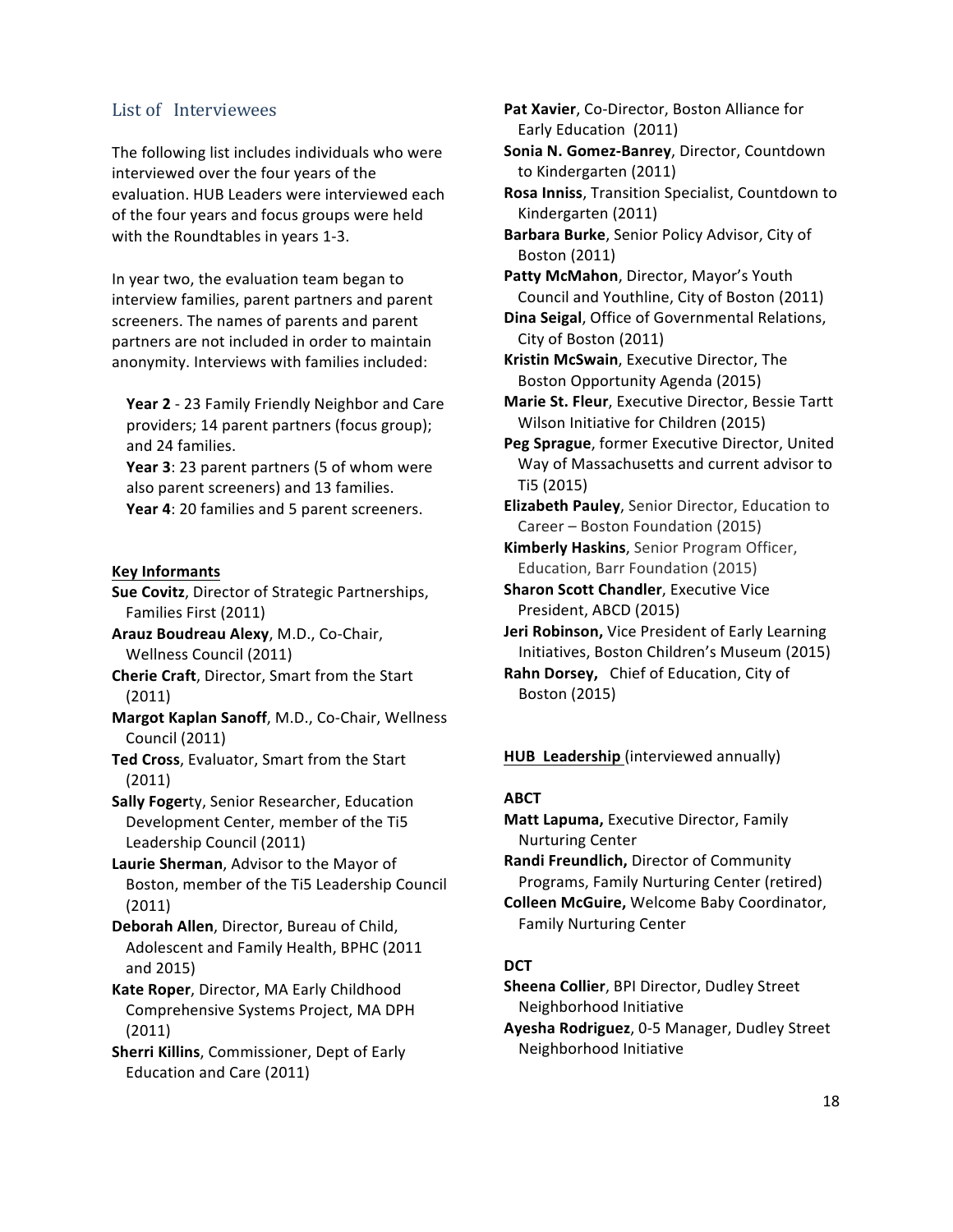**May Louie**, former Director of Leadership and Capacity, Dudley Street Neighborhood Initiative

**Danubia Campus, former Birth to 5 Organizer,** Dudley Street Neighborhood Initiative

#### **EBCT**

**John Kelly, Executive Director, East Boston** Social Centers **Gloria Devine, Program Manager, East Boston** Social Centers

#### **FCCT**

**Michele Nadow, former President and CEO,** Dorchester House **Marika Michelangelo, Family Wellness** Manager, Dorchester House **Huong Vu, FCCT coordinator Tuyen Nguyen, former FFCT coordinator,** Dorchester House

#### **SELRCT**

**Vivian Izuchi**, South End Family Engagement Network Coordinator, United South End **Settlements** 

**Dianne Curtin**, Director of Programs and Services, United South End Settlements

**Donna Owens**, Vice President of Research, Evaluation, and Training, United South End Settlements

**Kevin Hepner**, former Executive Director, United South End Settlements

Katy Gobiel, former consultant to United South End Settlements

#### **SOUTH BOSTON** (2015 only)

**Cheryl Itri**, Director of Early Education and Care Programs, South Boston Neighborhood House

**Sarah Ryan, former Director of Family** Engagement, South Boston Neighborhood House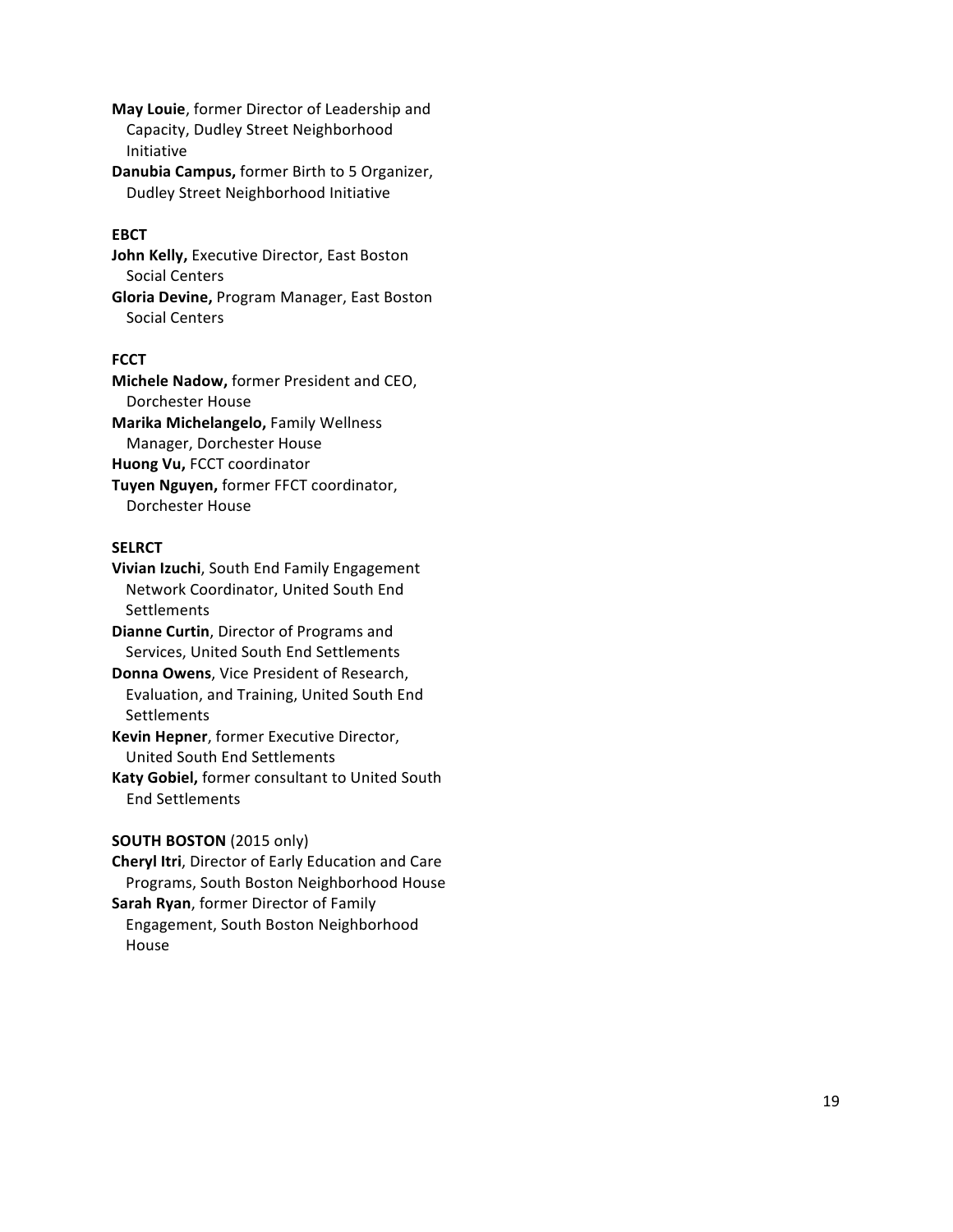#### **List of Core Partners**

The following is a list of the core partners involved with the five original neighborhoods. Core partners include ONLY those organizations integrally involved with BCT activities in the neighborhood. In addition to the core partners (listed below), sites also engage with a number of additional collaborators - who are not as actively engaged.

#### **Alston Brighton Children Thrive (ABCT) HUB - Family Nurturing Center**

ABCD Allston-Brighton Neighborhood Opportunity **Centers** 

ABCD Allston-Brighton Head Start Boston Public Library - Brighton branch Boston Public Library - Faneuil branch Boston Public Library - Honan Allston branch Brazilian Women's Group Brighton Allston Congregational Church Brighton Public Library Branch Brighton-Roslindale WIC Program Charlesview Apartments Countdown to Kindergarten, BPS Cradles to Crayons Harvard Education Portal Jackson Mann Community Center Preschool Jackson/Mann Community Center Joseph M. Smith Community Health Center Presentation School Foundation **Dudley Children Thrive (DCT) Dudley Street Neighborhood Initiative (DSNI)** Family Nurturing Center

Children's Services of Roxbury Countdown to Kindergarten First Teacher Project Hope Sunnyside Daycare/Nurtury Vital Village **East Boston Children Thrive (EBCT) HUB - East Boston Social Centers** Associated Early Care and Education

APAC

Boston Community Partnerships For Children Program Boston Police Department Boston Public Library Boston Public Schools Countdown to Kindergarten East Boston Collaborative for Families East Boston Head Start East Boston Neighborhood Against Substance Abuse East Boston Neighborhood Health Center East Boston YMCA Eastie Pride Day Committee EBSC Family Workers Dept. Families First Parenting Program Little Folks/Shining Start Day Care Maverick Landing Community Development Project Bread ReadBoston South Boston Neighborhood Center The East Boston Cluster The Family Nurturing Center WIC YMCA **Fields Corner Children Thrive (FCCT) HUB - Dorchester house**

Boston Public Library - Fields Corner Branch Boston Public Library - Fields Corner Branch Boys & Girls Clubs of Dorchester Countdown to Kindergarten Dorchester Family Engagement Network Dothouse Health Family Nurturing Center My Child Boston Children's Museum Museum of Science ReadBoston WIC **South End Lower Roxbury Children Thrive (SELRCT) HUB - United South End Settlements** Chinese Church Head Start Boston Children's Museum

Boston Museum of Science Countdown to Kindergarten Ellis Memorial

Family Independence Teen Living Program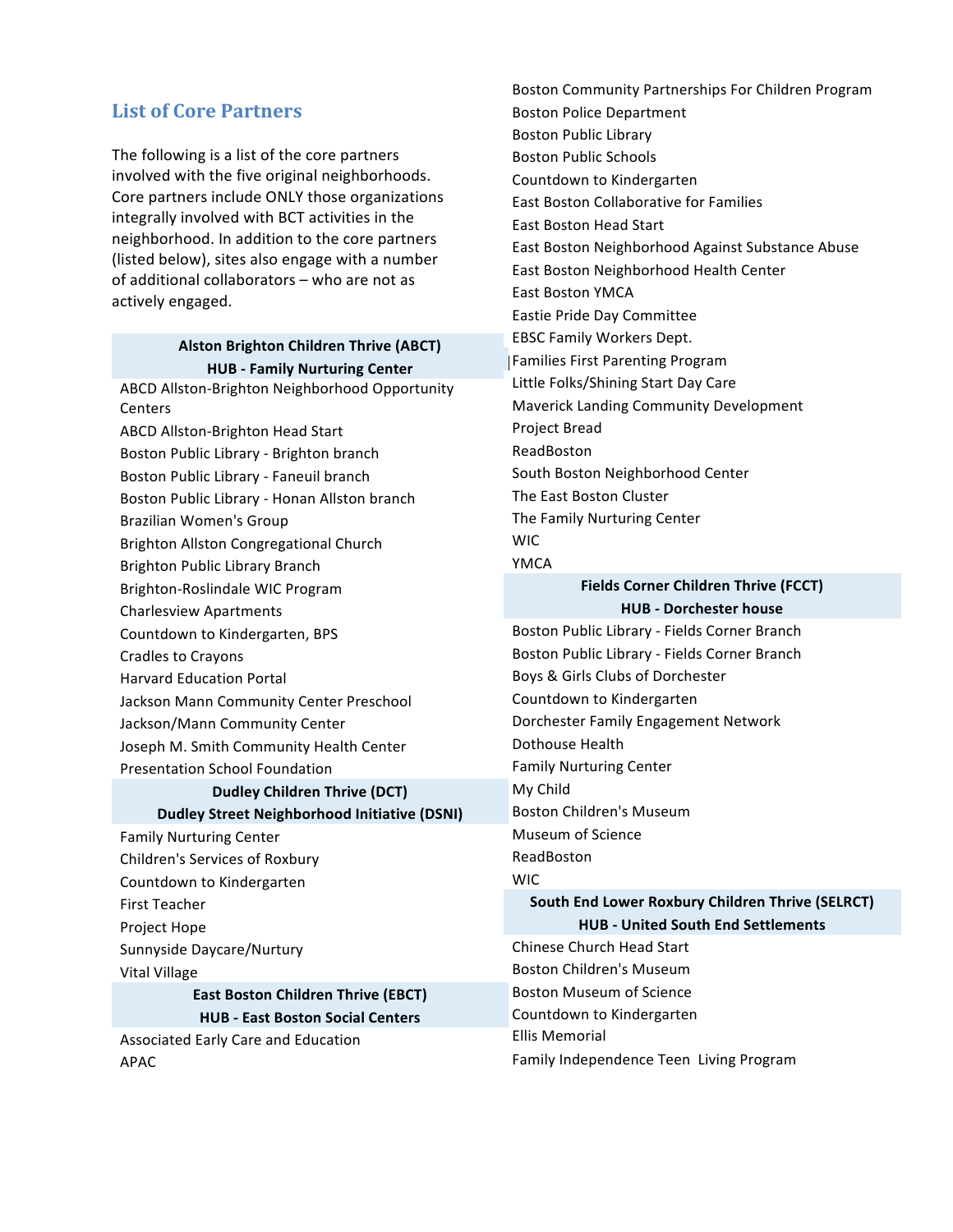Father Friendly Initiative Fenway CDC Inquilinos Boricuas in Accion Little Sprouts Early Education Program Mandela Homes Parent Child Home Program Read Boston Resilient Sisterhood Project South End Library

South Cove Community Health Center WIC South End Community Health Center South End Head Start South End Healthy Boston Coalition TDC Vital Village WIC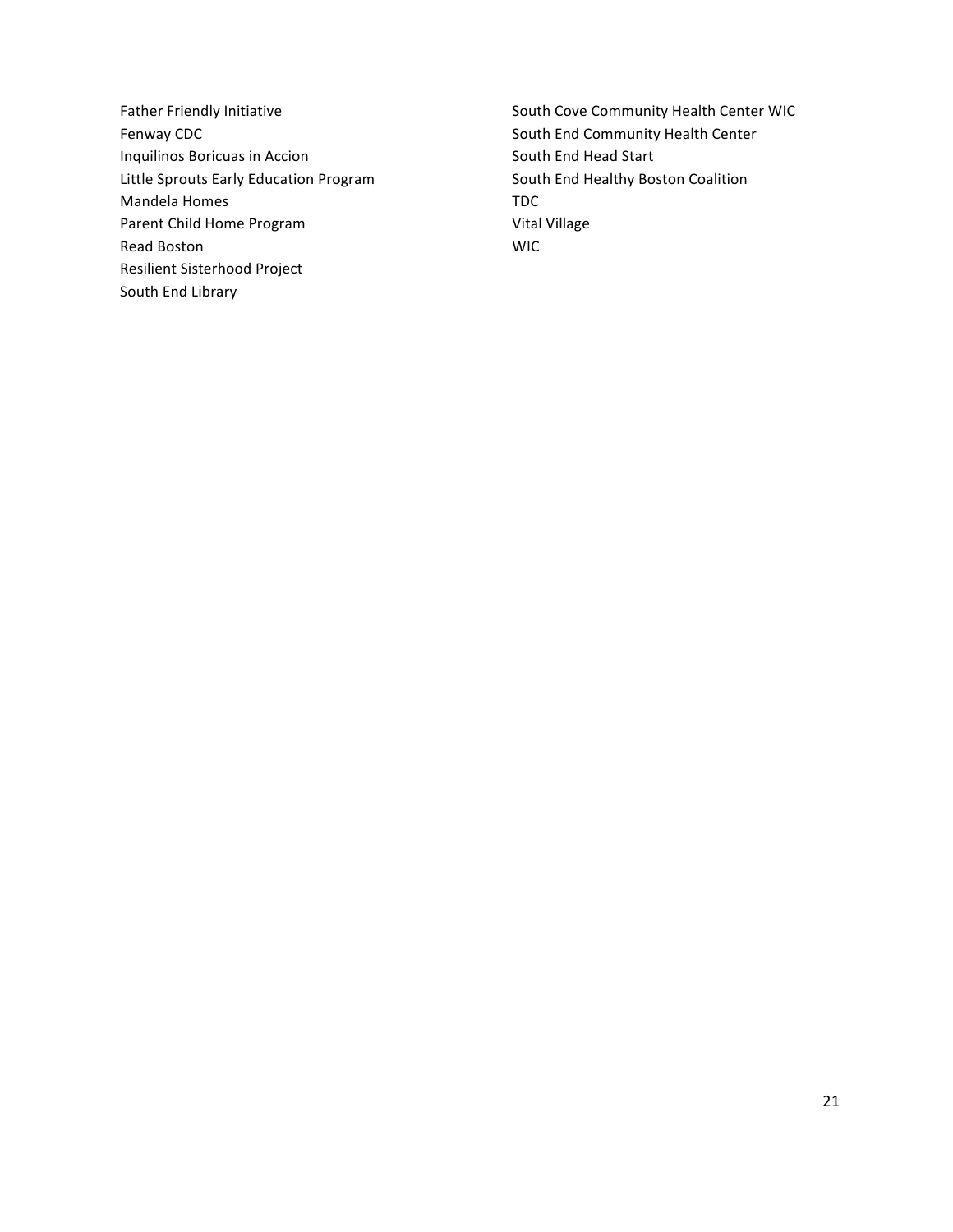## **Survey to Core Partners (February 2013 and September 2015)**

Surveys to the core partners were administered in February 2013 and September 2015. In 2013, 38 of the 72 invited partners responded to the survey (53%). In 2015, 49 core partners responded out of a total of 97 invitees (51%). This appendix presents comparative graphs and charts in order to illustrate changes in perceptions about BCT activities in the neighborhoods.





The charts above show a slight shift in participation from 2013 to 2015. In 2013, 73% of respondents were either very active or fairly active in BCT activities. In 2015, that number drops to 68%. The 2<sup>nd</sup> chart demonstrates core partners' plans to continue participating in BCT in the future. In 2013, 89% of respondents planned to either be very active or somewhat active in 2014. In 2015, that number drops to 79%. 11% indicated that they were not sure if they will continue participating.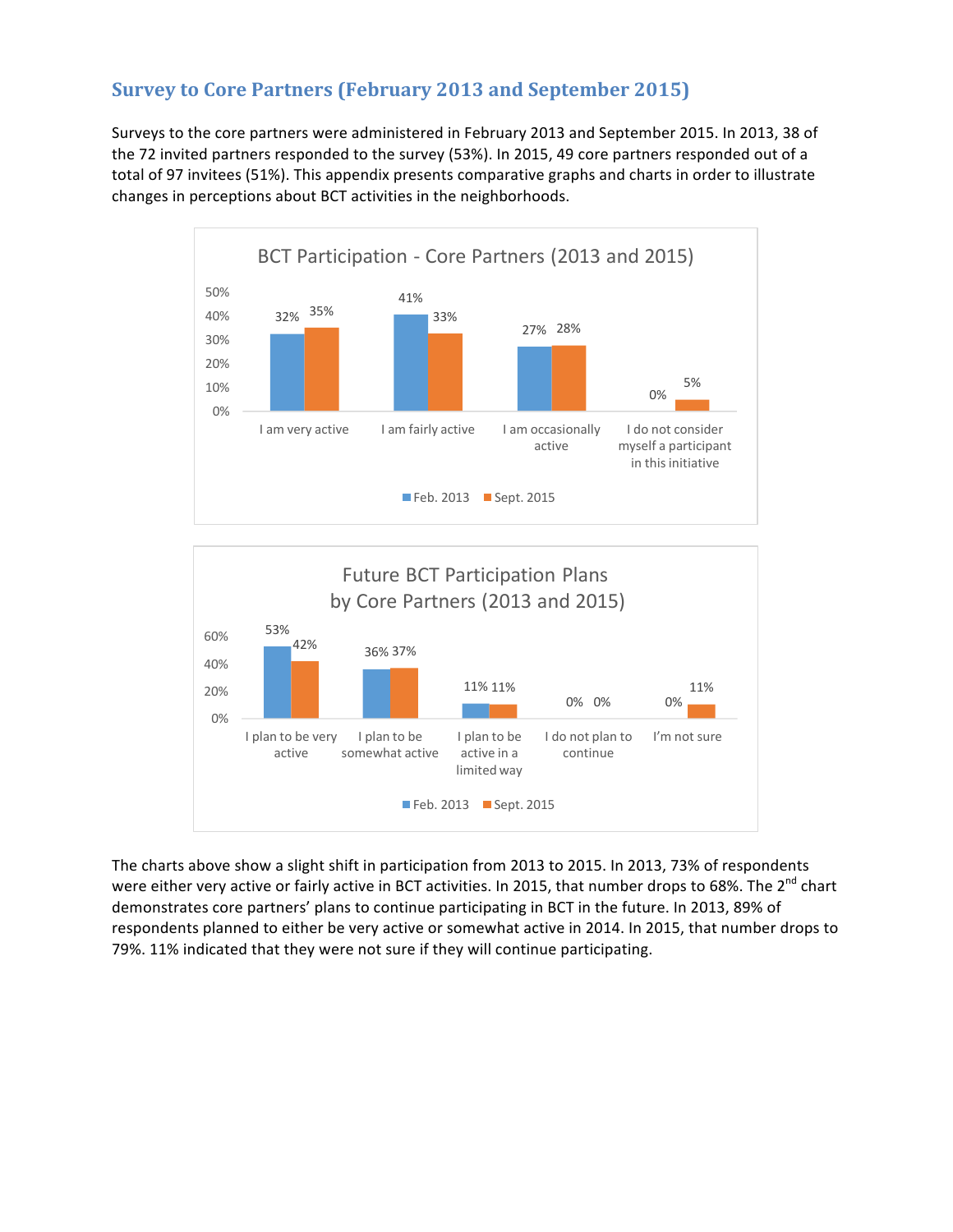



The  $1<sup>st</sup>$  chart on this page, shows that core partners have both a slight increase and a slight decrease in their perceived ability to influence decision-making.

The  $2^{nd}$  chart demonstrates continued confidence in BCT's ability to support families and young children to succeed in school.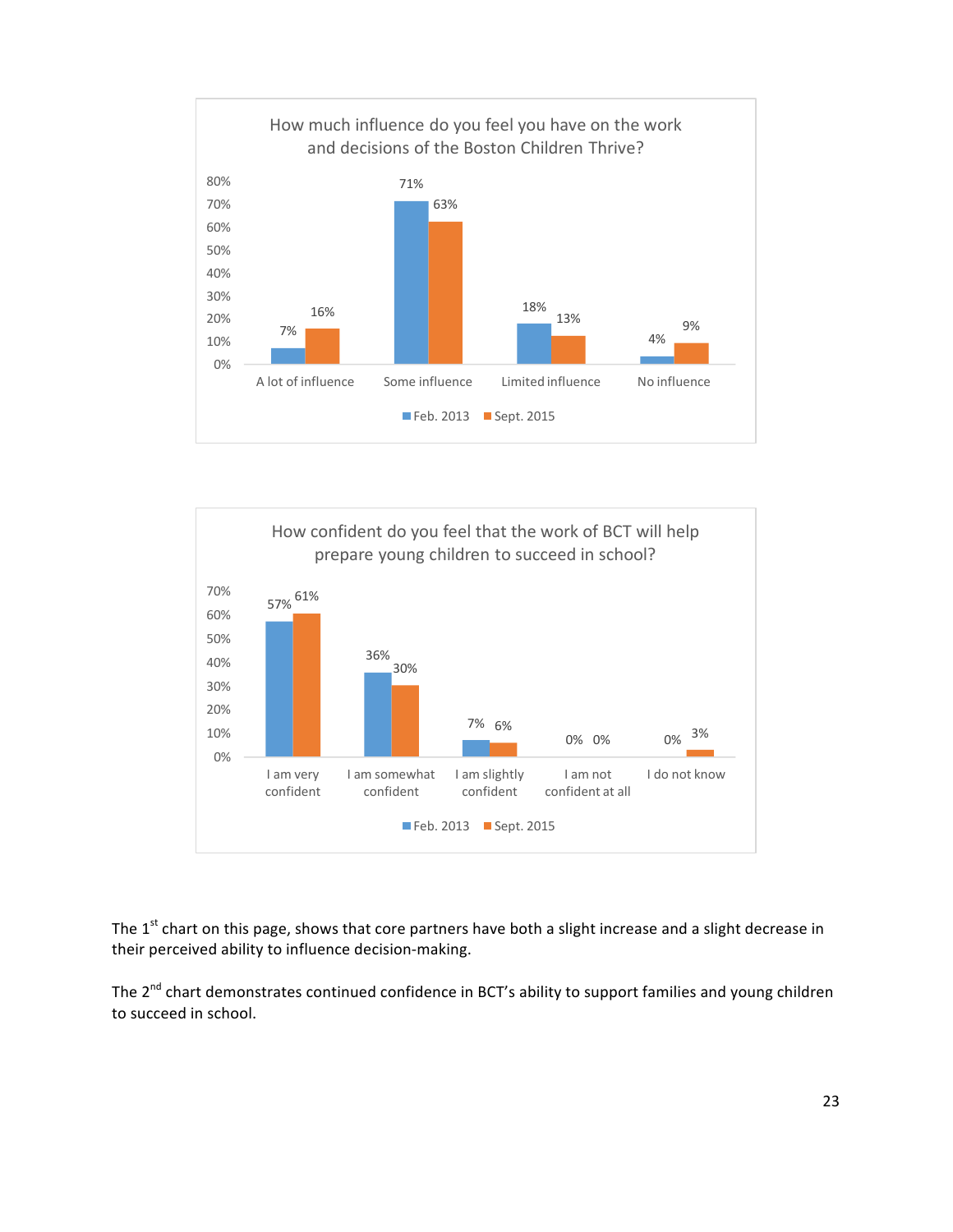|                                                                                                                                         | <b>Strong</b><br><b>Progress</b> |                                  | Good<br><b>Progress</b> |                         | <b>Some</b><br><b>Progress</b> |      | Little<br><b>Progress</b>      |       | <b>No</b><br><b>Progress</b>     |                              | I Don't<br><b>Know</b> |                        |      |
|-----------------------------------------------------------------------------------------------------------------------------------------|----------------------------------|----------------------------------|-------------------------|-------------------------|--------------------------------|------|--------------------------------|-------|----------------------------------|------------------------------|------------------------|------------------------|------|
|                                                                                                                                         | 2013                             | 2015                             | 2013                    | 2015                    | 2013                           | 2015 | 2013                           | 2015  | 2013                             | 2015                         | 2013                   | 2015                   |      |
| New/improved networks and<br>relationships have been built<br>among groups, agencies and<br>businesses:                                 | 22%                              | 39%                              | 67%                     | 30%                     | 11%                            | 27%  | 0%                             | 0%    | 0%                               | 0%                           | 0%                     | 3%                     |      |
| Organizations are working<br>together more effectively:                                                                                 | 21%                              | 30%                              | 50%                     | 40%                     | 25%                            | 21%  | 4%                             | 0%    | 0%                               | 0%                           | 0%                     | 9%                     |      |
| Resources and opportunities are<br>shared in a fair manner:                                                                             | 21%                              | 28%                              | 57%                     | 34%                     | 11%                            | 16%  | 0%                             | 6%    | 0%                               | 0%                           | 3%                     | 15%                    |      |
| Service systems have improved:                                                                                                          | 11%                              | 6%                               | 39%                     | 36%                     | 25%                            | 39%  | 0%                             | 3%    | 0%                               | 0%                           | 25%                    | 15%                    |      |
| Accessibility (e.g. affordability and<br>accessibility) to early childhood<br>services, supports and information<br>has improved:       | 11%                              | 12%                              | 48%                     | 42%                     | 33%                            | 30%  | 4%                             | 9%    | 0%                               | 0%                           | 4%                     | 6%                     |      |
| The community has increased<br>understanding of young children<br>and their families:                                                   | 14%                              | 18%                              | 43%                     | 45%                     | 39%                            | 21%  | 0%                             | 6%    | 0%                               | 0%                           | 4%                     | 9%                     |      |
| The community takes increased<br>responsibility for young children<br>and their families:                                               | 15%                              | 12%                              | 37%                     | 33%                     | 37%                            | 36%  | 0%                             | 9%    | 0%                               | 0%                           | 11%                    | 9%                     |      |
| Businesses are more active in<br>promoting child friendly activities<br>and spaces in our community:                                    | 11%                              | 6%                               | 32%                     | 19%                     | 39%                            | 47%  | 7%                             | 12%   | 4%                               | 0%                           | 7%                     | 16%                    |      |
| **Parents are involved as active<br>leaders in Boston Children Thrive<br>activities in our community:                                   |                                  | 24%                              |                         | 40%                     |                                | 27%  |                                | 0%    |                                  | 0%                           |                        | 9%                     |      |
| **Parents have learned about new<br>tools and resources to support<br>their child's development:                                        |                                  | 33%                              |                         | 39%                     |                                | 21%  |                                | 0%    |                                  | 0%                           |                        | 6%                     |      |
| ** Parents are using these new<br>tools and resources to enhance<br>their child's development (e.g.<br>reading more to their children): |                                  | 27%                              |                         | 24%                     |                                | 27%  |                                | $0\%$ |                                  | $0\%$                        |                        | 21%                    |      |
|                                                                                                                                         |                                  | <b>Strong</b><br><b>Progress</b> |                         | Good<br><b>Progress</b> |                                |      | <b>Some</b><br><b>Progress</b> |       | <b>Little</b><br><b>Progress</b> | <b>No</b><br><b>Progress</b> |                        | I Don't<br><b>Know</b> |      |
|                                                                                                                                         |                                  | 2013                             | 2015                    | 2013                    | 2015                           | 2013 | 2015                           | 2013  | 2015                             | 2013                         | 2015                   | 2013                   | 2015 |
| New/improved networks and<br>relationships have been built<br>among groups, agencies and<br>businesses.:                                |                                  | 22%                              | 39%                     | 67%                     | 30%                            | 11%  | 27%                            | 0%    | $0\%$                            | $0\%$                        | 0%                     | 0%                     | 3%   |
| Organizations are working<br>together more effectively.:                                                                                |                                  | 21%                              | 30%                     | 50%                     | 40%                            | 25%  | 21%                            | 4%    | $0\%$                            | $0\%$                        | $0\%$                  | $0\%$                  | 9%   |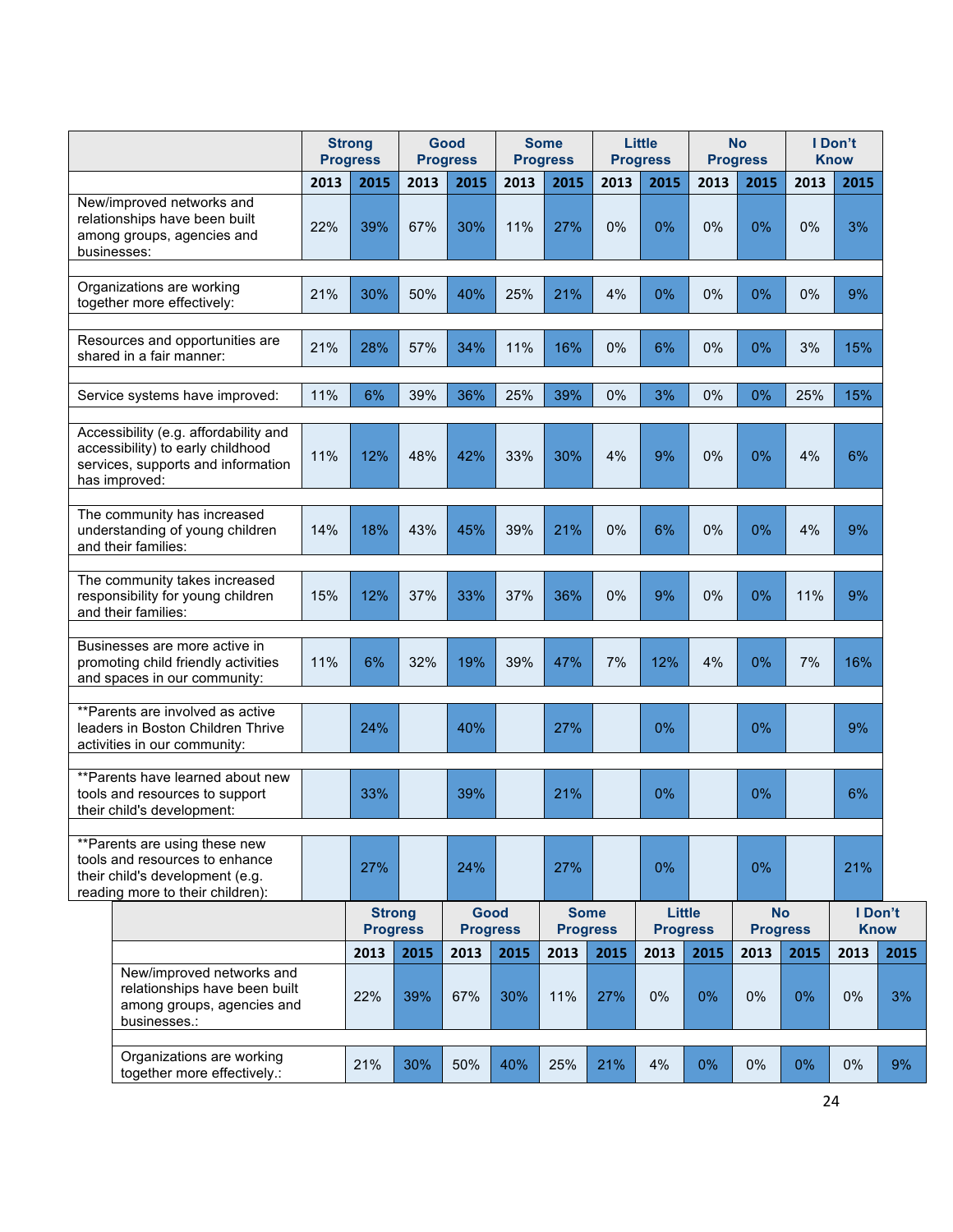| Resources and opportunities are<br>shared in a fair manner.:                                                                         | 21% | 28% | 57% | 34% | 11% | 16% | $0\%$ | 6%  | 0% | 0% | 3%  | 15% |
|--------------------------------------------------------------------------------------------------------------------------------------|-----|-----|-----|-----|-----|-----|-------|-----|----|----|-----|-----|
|                                                                                                                                      |     |     |     |     |     |     |       |     |    |    |     |     |
| Service systems have improved.:                                                                                                      | 11% | 6%  | 39% | 36% | 25% | 39% | 0%    | 3%  | 0% | 0% | 25% | 15% |
|                                                                                                                                      |     |     |     |     |     |     |       |     |    |    |     |     |
| Accessibility (e.g. affordability and<br>accessibility) to early childhood<br>services, supports and information<br>has improved.:   | 11% | 12% | 48% | 42% | 33% | 30% | 4%    | 9%  | 0% | 0% | 4%  | 6%  |
|                                                                                                                                      |     |     |     |     |     |     |       |     |    |    |     |     |
| The community has increased<br>understanding of young children<br>and their families.:                                               | 14% | 18% | 43% | 45% | 39% | 21% | 0%    | 6%  | 0% | 0% | 4%  | 9%  |
|                                                                                                                                      |     |     |     |     |     |     |       |     |    |    |     |     |
| The community takes increased<br>responsibility for young children<br>and their families.:                                           | 15% | 12% | 37% | 33% | 37% | 36% | 0%    | 9%  | 0% | 0% | 11% | 9%  |
|                                                                                                                                      |     |     |     |     |     |     |       |     |    |    |     |     |
| Businesses are more active in<br>promoting child friendly activities<br>and spaces in our community.:                                | 11% | 6%  | 32% | 19% | 39% | 47% | 7%    | 12% | 4% | 0% | 7%  | 16% |
|                                                                                                                                      |     |     |     |     |     |     |       |     |    |    |     |     |
| Parents are involved as active<br>leaders in Boston Children Thrive<br>activities in our community.:                                 |     | 24% |     | 40% |     | 27% |       | 0%  |    | 0% |     | 9%  |
|                                                                                                                                      |     |     |     |     |     |     |       |     |    |    |     |     |
| Parents have learned about new<br>tools and resources to support<br>their child's development.:                                      |     | 33% |     | 39% |     | 21% |       | 0%  |    | 0% |     | 6%  |
|                                                                                                                                      |     |     |     |     |     |     |       |     |    |    |     |     |
| Parents are using these new tools<br>and resources to enhance their<br>child's development (e.g. reading<br>more to their children): |     | 27% |     | 24% |     | 27% |       | 0%  |    | 0% |     | 21% |

The chart above demonstrates partners' perception of progress made in identified areas of interest. Of note, is a slight increase in the partners' perception of the community's increased understanding of young children and their family (2013 – 57% either strong progress or good progress compared to 63% in 2015). Perceptions of organizations working together more effectively remain comparable (2013 -71% strong progress or good progress compared with 70% in 2015) .Other areas demonstrate a stronger erosion of capacity and progress. For example, the strength of networks, adequate resources, and participation by businesses all show relatively strong declines.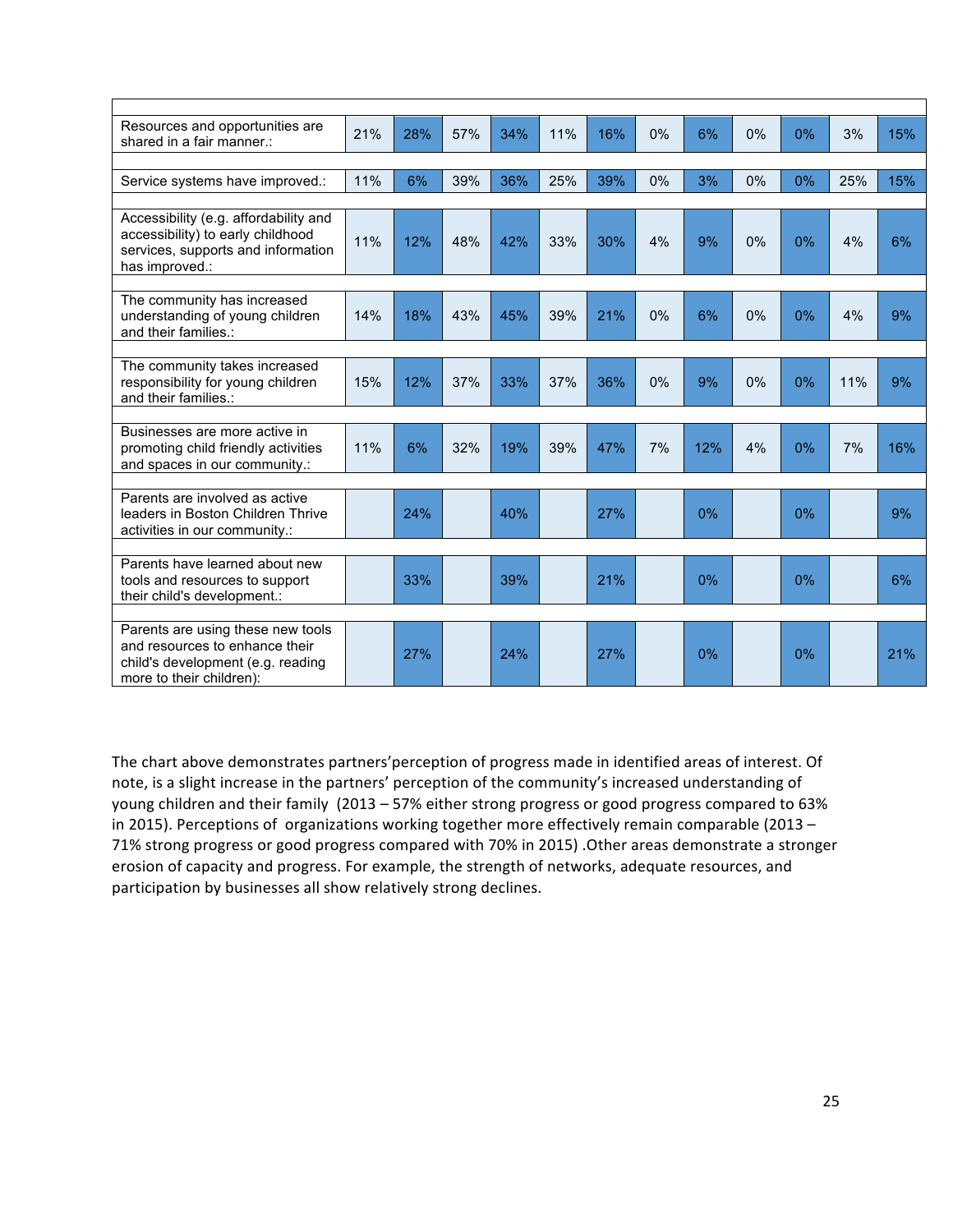|                                                                                                                                                  | <b>Strongly</b><br>Agree |      | Agree |      | <b>Neither Agree</b><br>nor Disagree |      | <b>Disagree</b> |      | <b>Strongly</b><br>Agree |       |
|--------------------------------------------------------------------------------------------------------------------------------------------------|--------------------------|------|-------|------|--------------------------------------|------|-----------------|------|--------------------------|-------|
|                                                                                                                                                  | 2013                     | 2015 | 2013  | 2015 | 2013                                 | 2015 | 2013            | 2015 | 2013                     | 2015  |
| The level of commitment among<br>participants in Boston Children Thrive in<br>our neighborhood is high:                                          | 38%                      | 38%  | 15%   | 29%  | 10%                                  | 21%  | 0%              | 12%  | 0%                       | 0%    |
| People involved with BCT in our<br>neighborhood trust one another:                                                                               | 38%                      | 38%  | 41%   | 32%  | 21%                                  | 29%  | 0%              | 0%   | 0%                       | 0%    |
| Participants in BCT in our neighborhood<br>are open to different ways of working (i.e.<br>They are willing to consider different<br>approaches): | 33%                      | 26%  | 57%   | 56%  | 10%                                  | 18%  | 0%              | 0%   | 0%                       | 0%    |
| Participants in BCT in our neighborhood<br>have a clear sense of their roles and<br>responsibilities:                                            | 18%                      | 12%  | 57%   | 64%  | 18%                                  | 18%  | 7%              | 6%   | 0%                       | 0%    |
| There is a clear process for making<br>decisions in the BCT collaboration in our<br>neighborhood:                                                | 27%                      | 24%  | 57%   | 45%  | 10%                                  | 24%  | 7%              | 6%   | 0%                       | 0%    |
| Our BCT group has tried to take on the<br>right amount of work at the right pace:                                                                | 17%                      | 21%  | 66%   | 48%  | 17%                                  | 24%  | 0%              | 6%   | 0%                       | 0%    |
| Participants in BCT communicate openly<br>with one another:                                                                                      | 31%                      | 36%  | 62%   | 45%  | 3%                                   | 15%  | 3%              | 3%   | $0\%$                    | 0%    |
| Participants in BCT actively promote<br>parent leadership in our neighborhood:                                                                   | 41%                      | 52%  | 52%   | 36%  | 7%                                   | 12%  | 0%              | 0%   | 0%                       | 0%    |
| I am informed as often as I should be<br>about what goes on with the BCT work:                                                                   | 33%                      | 40%  | 60%   | 47%  | 7%                                   | 6%   | 0%              | 3%   | 0%                       | 3%    |
| I have a clear understanding of what our<br>BCT collaboration is trying to accomplish:                                                           | 37%                      | 42%  | 53%   | 42%  | 7%                                   | 9%   | 3%              | 3%   | 0%                       | 3%    |
| My ideas about what we want to<br>accomplish with the BCT collaboration in<br>our neighborhood seem to be the same<br>as the ideas of others:    | 17%                      | 21%  | 64%   | 58%  | 17%                                  | 21%  | 3%              | 0%   | 0%                       | $0\%$ |
| By working together we are able to<br>accomplish more than any one agency<br>alone:                                                              | 47%                      | 58%  | 50%   | 24%  | 3%                                   | 18%  | 0%              | 0%   | 0%                       | 0%    |
| No other organization in the community is<br>trying to do exactly what we are trying to<br>do:                                                   | 33%                      | 47%  | 40%   | 31%  | 17%                                  | 19%  | 10%             | 0%   | 0%                       | 3%    |
|                                                                                                                                                  |                          |      |       |      |                                      |      |                 |      |                          |       |
| Our BCT collaborative has the resources<br>to do what it wants to accomplish:                                                                    | 10%                      | 12%  | 33%   | 24%  | 27%                                  | 21%  | 30%             | 24%  | $0\%$                    | 18%   |